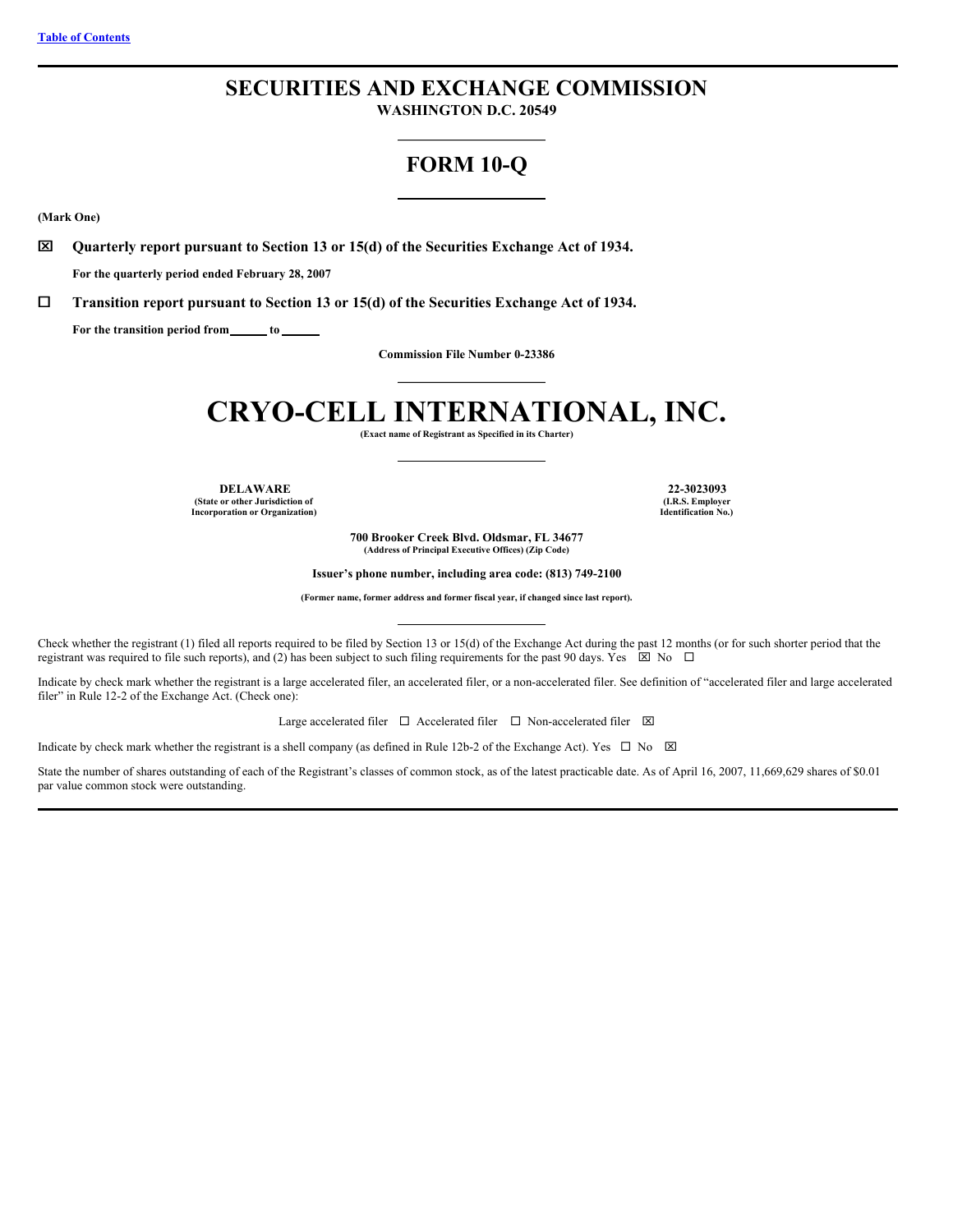## <span id="page-1-0"></span>**TABLE OF CONTENTS**

## **PART I - FINANCIAL INFORMATION (UNAUDITED) Item 1. Financial Statements [Consolidated](#page-2-0) Balance Sheets** 3 Consolidated Statements of Operations and [Comprehensive](#page-3-0) (Loss) Income 4 [Consolidated](#page-4-0) Statements of Cash Flows 5 Notes to [Consolidated](#page-5-0) Financial Statements 6 **Item 2. [Management's](#page-12-0) Discussion and Analysis of Financial Conditions and Results of Operations** 13 **Item 3. [Quantitative](#page-20-0) and Qualitative Disclosures about Market Risk** 21 **Item 4. Controls and [Procedures](#page-21-0)** 22 **PART II - OTHER INFORMATION Item 1. Legal [Proceedings](#page-22-0)** 23 **Item 1A. Risk [Factors](#page-22-1)** 23 **Item 2. [Unregistered](#page-22-2) Sales of Equity Securities and Use of Proceeds** 23 **Item 3. Defaults Upon Senior [Securities](#page-22-3)** 23 **Item 4. [Submission](#page-22-4) of Matters to a Vote of Security Holders** 23 **Item 5. Other [Information](#page-22-5)** 23 **Item 6. [Exhibits](#page-23-0)** 24 **[SIGNATURES](#page-24-0)** 25

2

**PAGE**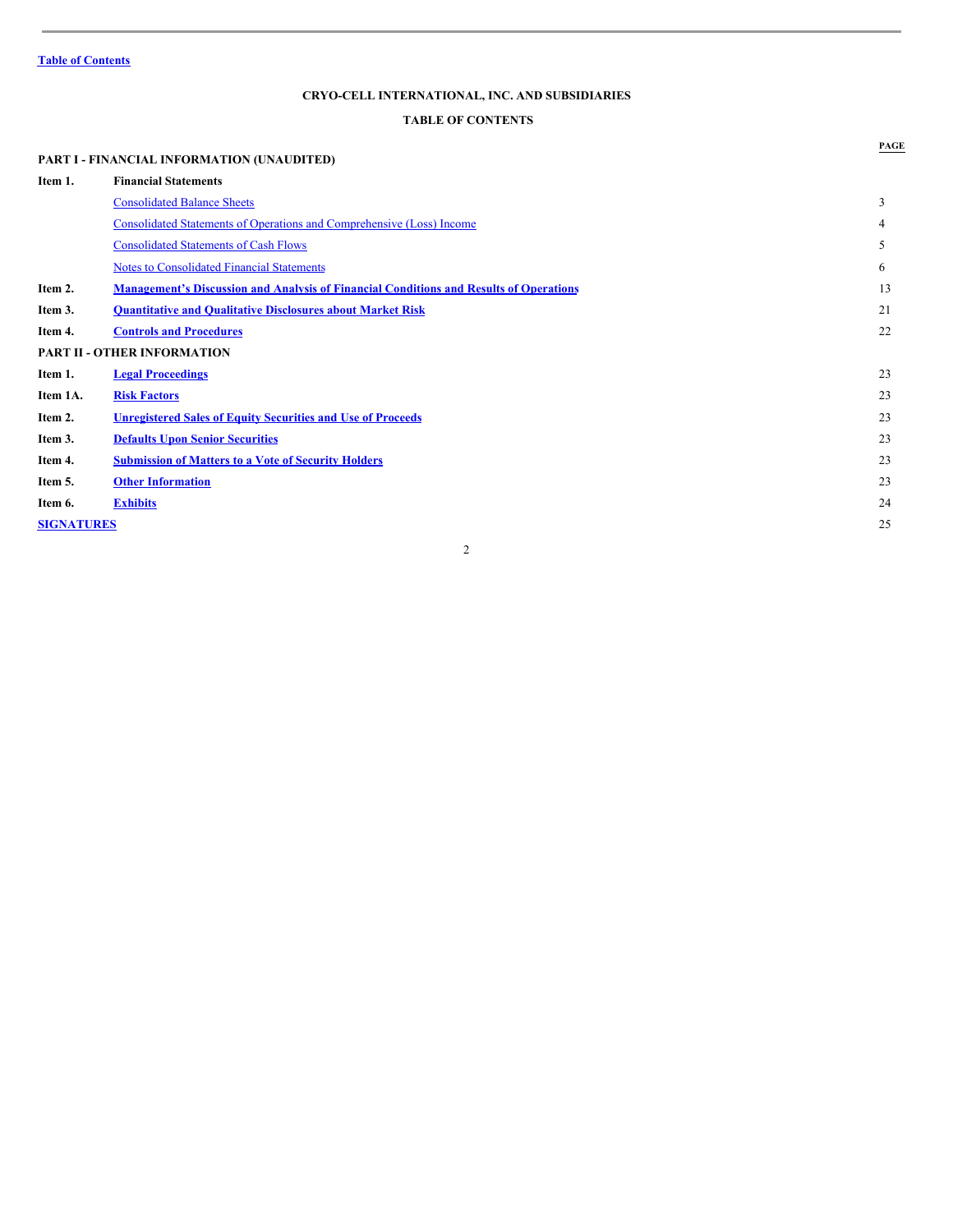<span id="page-2-0"></span>CONSOLIDATED BALANCE SHEETS

|                                                                                                                                           | February 28,<br>2007 | November 30,<br>2006 |
|-------------------------------------------------------------------------------------------------------------------------------------------|----------------------|----------------------|
|                                                                                                                                           | (unaudited)          |                      |
| <b>ASSETS</b>                                                                                                                             |                      |                      |
| <b>Current Assets</b>                                                                                                                     |                      |                      |
| Cash and cash equivalents                                                                                                                 | \$ 5,740,957         | \$ 7,414,140         |
| Restricted cash<br>Marketable securities and other investments                                                                            | 200,000              | 200,000              |
|                                                                                                                                           | 989,581              | 989,581              |
| Accounts receivable and advances (net of allowance for doubtful accounts of \$983,503 and \$905,984, respectively)<br>Deferred tax assets | 1,546,581<br>45,000  | 1,213,569<br>45,000  |
| Prepaid expenses and other current assets                                                                                                 | 679,925              | 649,971              |
|                                                                                                                                           |                      |                      |
| Total current assets                                                                                                                      | 9,202,044            | 10,512,261           |
| <b>Property and Equipment-net</b>                                                                                                         | 3,405,205            | 3,188,662            |
| <b>Other Assets</b>                                                                                                                       |                      |                      |
| Marketable securities and other investments                                                                                               | 62,640               | 50,760               |
| Notes receivable                                                                                                                          | 80,088               | 93,238               |
| Investment in Saneron CCEL Therapeutics, Inc.                                                                                             | 684,000              | 684,000              |
| Deposits and other assets                                                                                                                 | 123,501              | 111,462              |
| Total other assets                                                                                                                        | 950,229              | 939,460              |
| Total assets                                                                                                                              | \$13,557,478         | \$14,640,383         |
| <b>LIABILITIES AND STOCKHOLDERS' DEFICIT</b>                                                                                              |                      |                      |
| <b>Current Liabilities</b>                                                                                                                |                      |                      |
| Accounts payable                                                                                                                          | \$.<br>681,642       | \$1,207,167          |
| Accrued expenses                                                                                                                          | 1,565,291            | 1,706,199            |
| Deferred revenue                                                                                                                          | 3,551,302            | 3,592,485            |
| Total current liabilities                                                                                                                 | 5,798,235            | 6,505,851            |
| <b>Other Liabilities</b>                                                                                                                  |                      |                      |
| Deferred revenue                                                                                                                          | 6,212,666            | 5,875,107            |
| Deferred tax liabilities                                                                                                                  | 45,000               | 45,000               |
| Long-term liability-revenue sharing agreements                                                                                            | 3,750,000            | 3,750,000            |
| Deferred consulting obligation                                                                                                            | 534.575              | 556,571              |
| Total other liabilities                                                                                                                   | 10,542,241           | 10,226,678           |
| <b>Stockholders' Deficit</b>                                                                                                              |                      |                      |
| Preferred stock (\$.01 par value, 500,000 authorized and none issued)                                                                     |                      |                      |
| Common stock (\$.01 par value, 20,000,000 authorized; 11,624,629 as of February 28, 2007 and November 30, 2006 issued and                 |                      |                      |
| outstanding)                                                                                                                              | 116,247              | 116,247              |
| Additional paid-in capital                                                                                                                | 24,013,693           | 23,929,761           |
| Treasury stock                                                                                                                            | (839, 301)           | (839, 301)           |
| Accumulated other comprehensive loss                                                                                                      | (99,996)             | (111, 876)           |
| Accumulated deficit                                                                                                                       | (25,973,640)         | (25, 186, 977)       |
| Total stockholders' deficit                                                                                                               | (2,782,998)          | (2,092,146)          |
| Total liabilities and stockholders' deficit                                                                                               | \$13,557,478         | \$14,640,383         |

The accompanying notes are an integral part of these consolidated financial statements.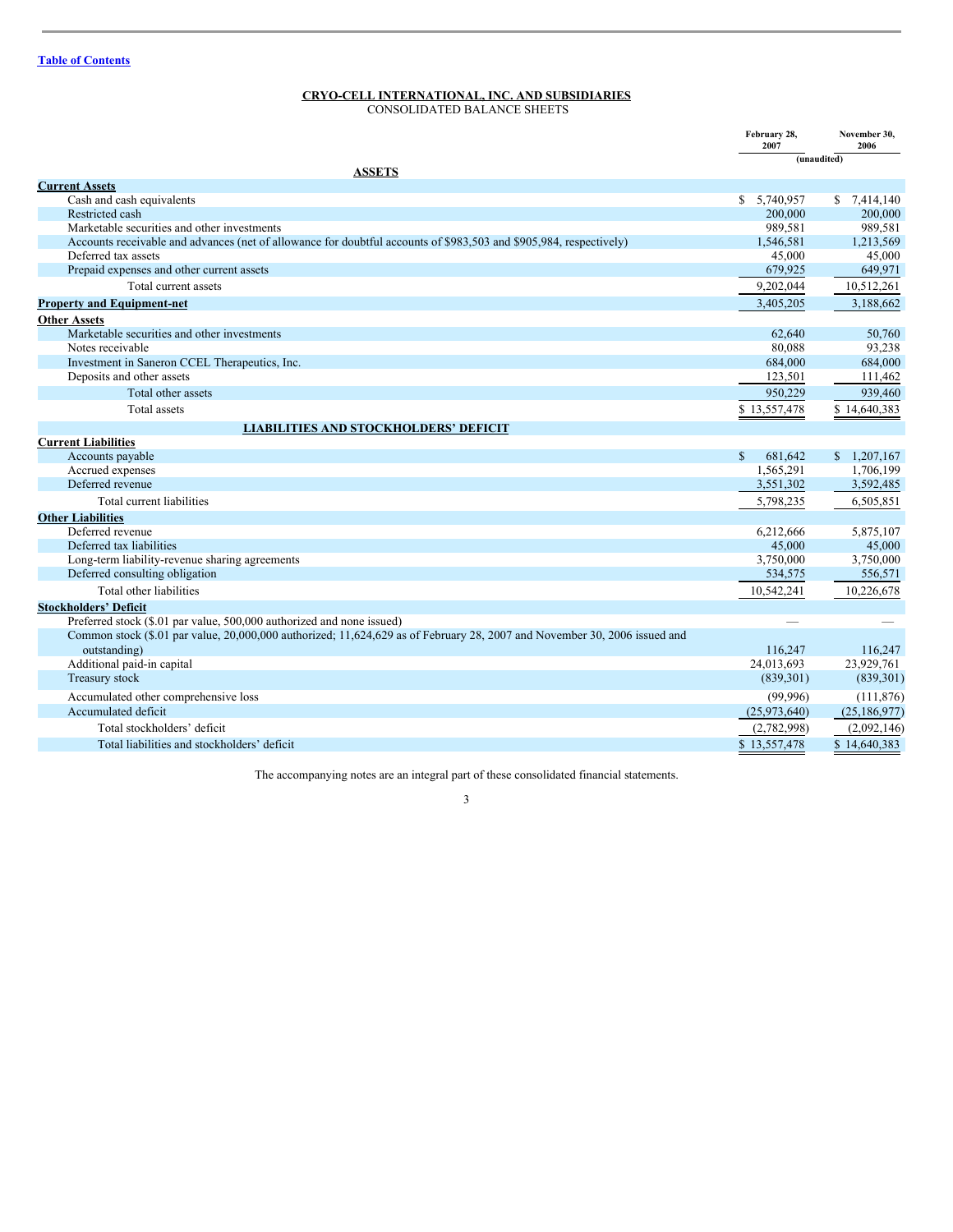<span id="page-3-0"></span>CONSOLIDATED STATEMENTS OF OPERATIONS AND COMPREHENSIVE (LOSS) INCOME

(unaudited)

|                                                                           |                            | <b>Three Months Ended</b> |
|---------------------------------------------------------------------------|----------------------------|---------------------------|
|                                                                           | February 28,<br>2007       | February 28,<br>2006      |
| <b>Revenue</b>                                                            | $\mathbb{S}$<br>4,173,702  | \$ 3,691,253              |
| <b>Costs and Expenses:</b>                                                |                            |                           |
| Cost of sales                                                             | 1,515,101                  | 1,207,516                 |
| Marketing, general & administrative expenses                              | 3,257,006                  | 2,473,964                 |
| Research, development and related engineering                             | 133,564                    | 11,620                    |
| Depreciation and amortization                                             | 134,305                    | 109,833                   |
| Total cost and expenses                                                   | 5,039,976                  | 3,802,933                 |
| <b>Operating Loss</b>                                                     | (866, 274)                 | (111,680)                 |
| <b>Other Income (Expense):</b>                                            |                            |                           |
| Interest income                                                           | 76,697                     | 68,445                    |
| Interest expense                                                          | (256, 466)                 | (229, 673)                |
| Other income                                                              |                            | 5,510                     |
| Licensee income                                                           | 287,995                    | 333,234                   |
| Total other income                                                        | 108,225                    | 177,516                   |
| (Loss) Income before income tax benefit and equity in losses of affiliate | (758, 049)                 | 65,836                    |
| Income tax benefit                                                        |                            |                           |
| Equity in losses of affiliate                                             | (28, 613)                  | (10, 308)                 |
|                                                                           | (28, 613)                  | (10,308)                  |
| <b>Net (Loss) Income</b>                                                  | \$<br>(786, 662)           | $\mathbf S$<br>55,528     |
| Net (loss) earnings per common share - basic                              | (S<br>0.07)                | S.<br>0.00                |
| Weighted average common shares outstanding - basic                        | 11,624,629                 | 11,624,629                |
| Net (loss) earnings per common share - diluted                            | 0.07)<br>(\$               | 0.00<br>S                 |
| Weighted average common shares outstanding - diluted                      | 11,624,629                 | 12,309,569                |
| Comprehensive (loss) income:                                              |                            |                           |
| Net (loss) income:                                                        | $\mathbb{S}$<br>(786, 662) | $\mathbb{S}$<br>55,528    |
| Unrealized gain on marketable securities                                  | 11,880                     | 20,381                    |
| Recognition of unrealized loss on marketable securities                   |                            |                           |
| Comprehensive (loss) income                                               | \$<br>(774, 782)           | 75,909                    |

The accompanying notes are an integral part of these consolidated financial statements .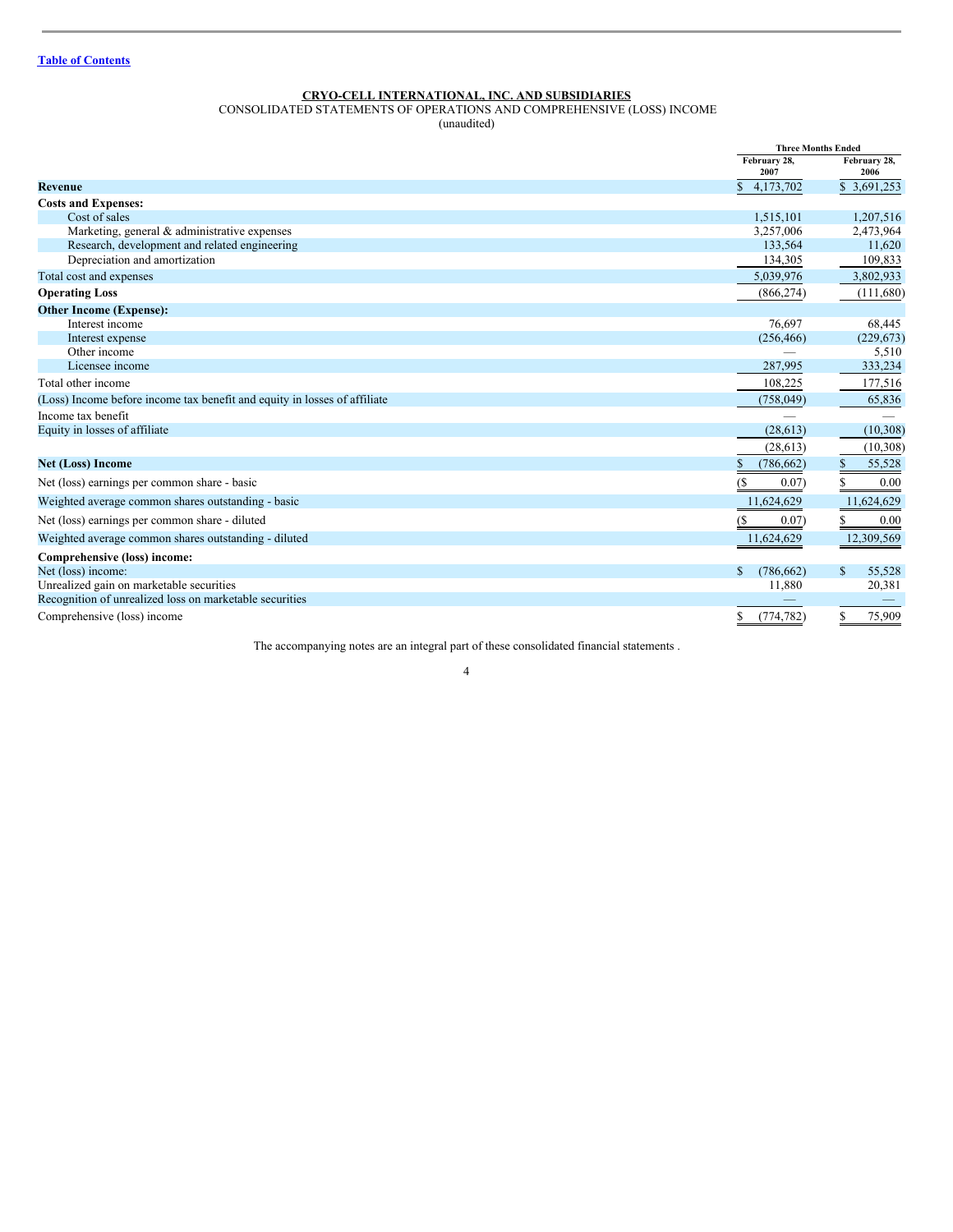<span id="page-4-0"></span>CONSOLIDATED STATEMENTS OF CASH FLOWS

(unaudited)

|                                                                                                | <b>Three Months Ended</b> |                      |
|------------------------------------------------------------------------------------------------|---------------------------|----------------------|
|                                                                                                | February 28,<br>2007      | February 28,<br>2006 |
| <b>Cash Flows from Operating Activities:</b>                                                   |                           |                      |
| Net (Loss) Income                                                                              | \$(786,662)               | 55,528<br>S          |
| Adjustments to reconcile net (loss) income to cash (used in) provided by operating activities: |                           |                      |
| Depreciation and amortization expense                                                          | 184,816                   | 154,736              |
| Gain on sale of marketable securities                                                          |                           | (5,510)              |
| Compensatory element of stock options                                                          | 55,319                    | 27,936               |
| Provision for doubtful accounts                                                                | 152,204                   | 56,622               |
| Equity in losses of affiliate                                                                  | 28,613                    | 10,308               |
| Changes in assets and liabilities:                                                             |                           |                      |
| Accounts receivable and advances                                                               | (485, 216)                | 97,349               |
| Note receivable                                                                                | 13,150                    | (875)                |
| Prepaid expenses and other current assets                                                      | (29, 954)                 | (110,378)            |
| Deposits and other assets                                                                      | (12,039)                  | (2,500)              |
| Accounts payable                                                                               | (525, 525)                | 223,252              |
| Accrued expenses                                                                               | (140,908)                 | (51,048)             |
| Deferred consulting obligation                                                                 | (21,996)                  | (26, 860)            |
| Deferred revenue                                                                               | 296,376                   | 254,863              |
| Net cash (used in) provided by operating activities                                            | (1,271,822)               | 683,423              |
| <b>Cash flows from investing activities:</b>                                                   |                           |                      |
| Purchases of property and equipment                                                            | (401, 361)                | (95, 837)            |
| Sale of property and equipment                                                                 |                           | 5,000                |
| Proceeds from sale of marketable securities                                                    |                           | 395,000              |
| Net cash (used in) provided by investing activities                                            | (401, 361)                | 304,163              |
| Cash flows from financing activities:                                                          |                           |                      |
| Proceeds from the exercise of stock options                                                    |                           |                      |
| Net cash (used in) provided by financing activities                                            | $\qquad \qquad$           |                      |
| (Decrease) Increase in cash and cash equivalents                                               | (1,673,183)               | 987,586              |
| Cash and cash equivalents - beginning of period                                                | 7,414,140                 | 7,979,377            |
| Cash and cash equivalents - end of period                                                      | \$5,740,957               | \$8,966,963          |
| Supplemental disclosure of cash flow information:                                              |                           |                      |
| Interest                                                                                       | 259,344                   | 228,549              |
| Income taxes                                                                                   |                           |                      |
| Supplemental schedules of non-cash investing and financing activities:                         |                           |                      |
| Unrealized gain as a component of marketable securities and stockholders' deficit              | 11.880<br>S               | 20.381<br>\$.        |

The accompanying notes are an integral part of these consolidated financial statements.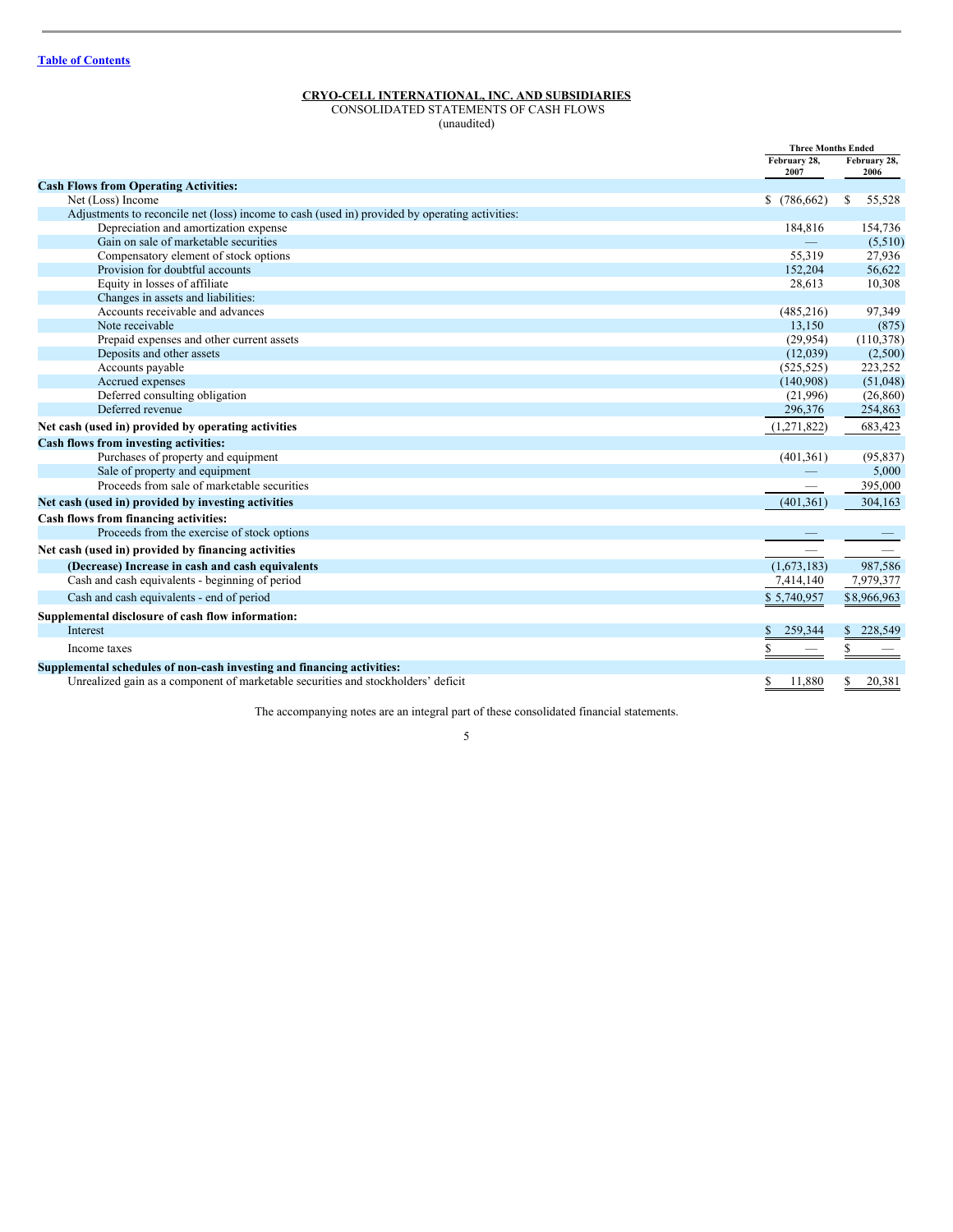## <span id="page-5-0"></span>**CRYO-CELL INTERNATIONAL, INC. AND SUBSIDIARIES NOTES TO CONSOLIDATED FINANCIAL STATEMENTS February 28, 2007 (Unaudited)**

#### **Note 1 - Basis of Presentation**

The unaudited consolidated financial statements including the Consolidated Balance Sheets as of February 28, 2007 and November 30, 2006, the related Consolidated Statements of Operations and Comprehensive (Loss) Income and Cash Flows for the three months ended February 28, 2007 and February 28, 2006 have been prepared by Cryo-Cell International, Inc. and its subsidiaries ("the Company" or "Cryo-Cell"). In the opinion of management, all adjustments (which include only normal recurring adjustments) necessary to present fairly the financial position, results of operations, and changes in cash flows for all periods presented have been made.

The unaudited consolidated financial statements herein have been prepared pursuant to the rules and regulations of the Securities and Exchange Commission for interim financial reporting. Certain financial information and note disclosures which are normally included in annual financial statements prepared in accordance with accounting principles generally accepted in the United States of America have been condensed or omitted pursuant to those rules and regulations. It is suggested that these consolidated financial statements be read in conjunction with the financial statements and notes thereto included in the Company's November 30, 2006 Annual Report on Form 10-KSB.

#### **Revenue Recognition**

The Company records revenue from processing and storage of specimens. The Company recognizes revenue in accordance with SEC Staff Accounting Bulletin No. 101, (SAB 101) as amended by SAB 104, and Emerging Issues Task Force (EITF) Issue No. 00-21 for all revenue transactions. The Company recognizes revenue from processing fees upon completion of processing and cellular storage fees ratably over the contractual storage period.

#### **Income Taxes**

Under the asset and liability method of FASB Statement No. 109 "Accounting for Income Taxes" (SFAS 109), deferred tax assets and liabilities are recognized for the estimated future tax consequences attributable to differences between financial statement carrying amounts of existing assets and liabilities and their respective tax bases. Deferred tax assets and liabilities are measured using enacted tax rates expected to be recovered or settled. A valuation allowance covering the deferred tax assets of the Company as of February 28, 2007 and November 30, 2006, has been provided as the Company does not believe it is "more likely than not" that the future income tax benefits will be realized. The Company did not record an income tax benefit during the first quarter of 2006 and 2007, as the benefit was offset by an increase in the valuation allowance.

#### **Stock Compensation**

As of February 28, 2007, the Company has two stock-based employee compensation plans, which are described in Note 5. Prior to December 1, 2006, the Company accounted for those plans under the recognition and measurement provisions of APB Opinion No. 25, *Accounting for Stock Issued to Employees*, and related Interpretations, as permitted by FASB Statement No. 123, *Accounting for Stock-Based Compensation*. No stock-based employee compensation cost was recognized in the Statement of Operations for the three months ended February 28, 2006 as all options granted had an exercise price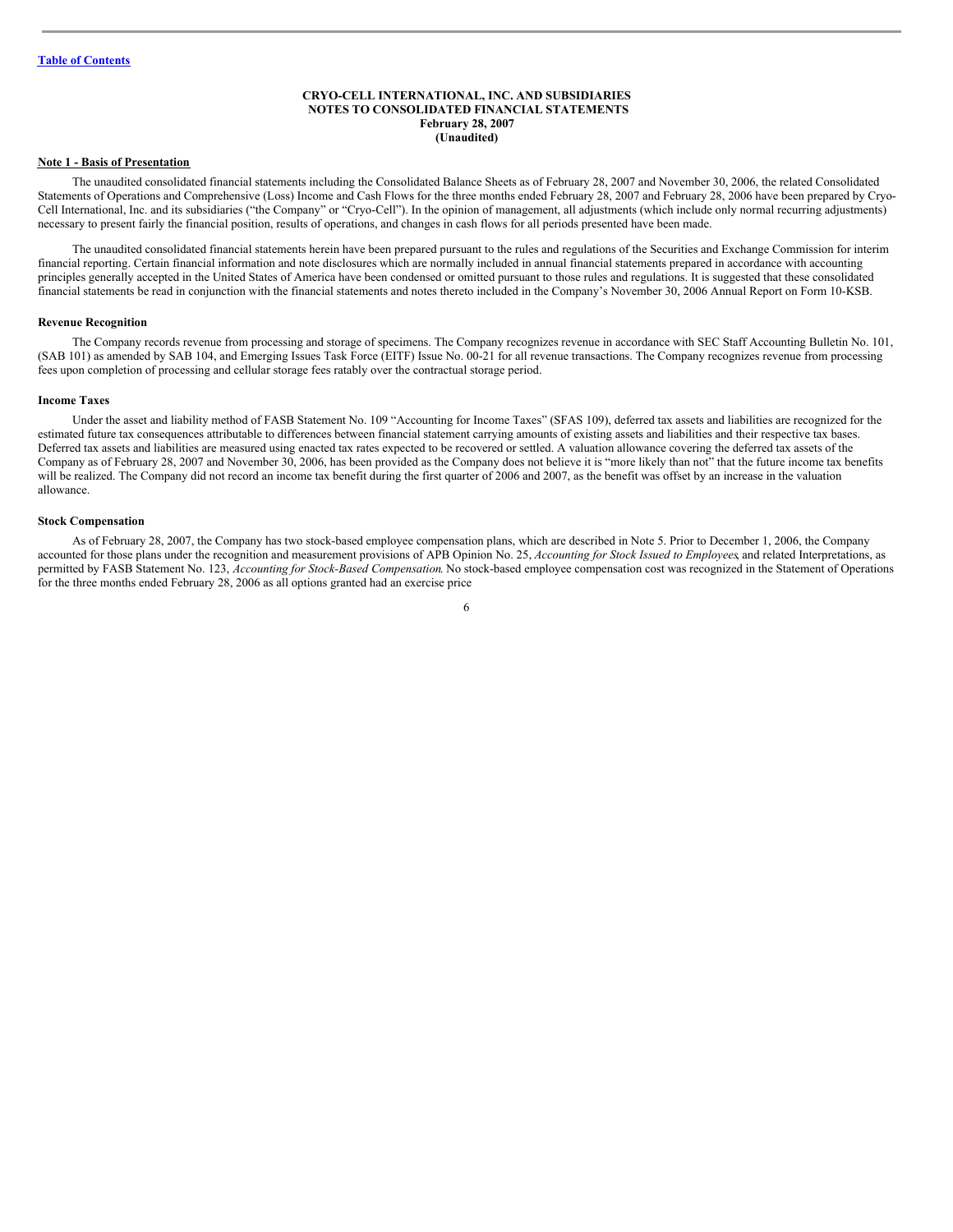equal to the market value of the underlying common stock on the date of grant. Effective December 1, 2006, the Company adopted the fair value recognition provisions of FASB Statement 123R, Share-Based Payment (SFAS 123R), using the modified prospective transition method. Under that transition method, compensation costs for the portion of awards for which the requisite service had not yet been rendered, and that were outstanding as of the adoption date, will be recognized as the service is rendered based on the grant date fair value of those awards calculated under SFAS 123R. Prior period results are not restated.

The impact on the first quarter 2007 of implementing SFAS 123R was as follows:

|                                                                                                             | For the three<br>months ended<br>February 28,<br>2007 |
|-------------------------------------------------------------------------------------------------------------|-------------------------------------------------------|
| Net loss, before SFASR adoption                                                                             | \$(731,342)                                           |
| Add: Total stock-based employee compensation expense determined under SFAS 123R, net of related tax effects | 55.320                                                |
| Net loss as reported                                                                                        | \$(786,662)                                           |
| Loss per share:                                                                                             |                                                       |
| Basic and Diluted – prior to SFAS 123R adjustment                                                           | (0.06)                                                |
| Basic and Diluted – as reported                                                                             | (0.07)                                                |

Had SFAS 123R been implemented in 2006, the Company's net income and earnings per share would have been adjusted to the amounts indicated:

|                                                                                                                 | For the three<br>months ended<br>February 28,<br>2006 |
|-----------------------------------------------------------------------------------------------------------------|-------------------------------------------------------|
| Net income, as reported                                                                                         | 55,528                                                |
| Add: Consultant option expense included in reported net income                                                  | 27.936                                                |
| Deduct: Total stock-based employee compensation expense determined under fair value based method for all awards | (66, 122)                                             |
| Pro forma net income                                                                                            | 17,342                                                |
| Income per share:                                                                                               |                                                       |
| Basic and Diluted – as reported                                                                                 | 0.00                                                  |
| Basic and Diluted – pro forma                                                                                   | 0.00                                                  |

Prior to the adoption of SFAS 123R, the Company presented all tax benefits of deductions resulting from the exercise of stock options as operating cash flows in the Statement of Cash Flows. SFAS 123R requires the cash flows resulting from the tax benefits resulting from tax deductions in excess of the compensation cost recognized for those options (excess tax benefits) to be classified as financing cash flows. For the three months ended February 28, 2006, there was no tax benefits resulting from tax deductions in excess of the compensation cost recognized.

#### **Recently Issued Accounting Pronouncements**

The Financial Accounting Standards Board has issued FASB Statement of Financial Accounting Standards (SFAS) No. 157 (SFAS No. 157), Fair Value Measurements, to eliminate the diversity in practice that exists due to the different definitions of fair value and the limited guidance for applying those definitions in GAAP that are dispersed among the many accounting pronouncements that require fair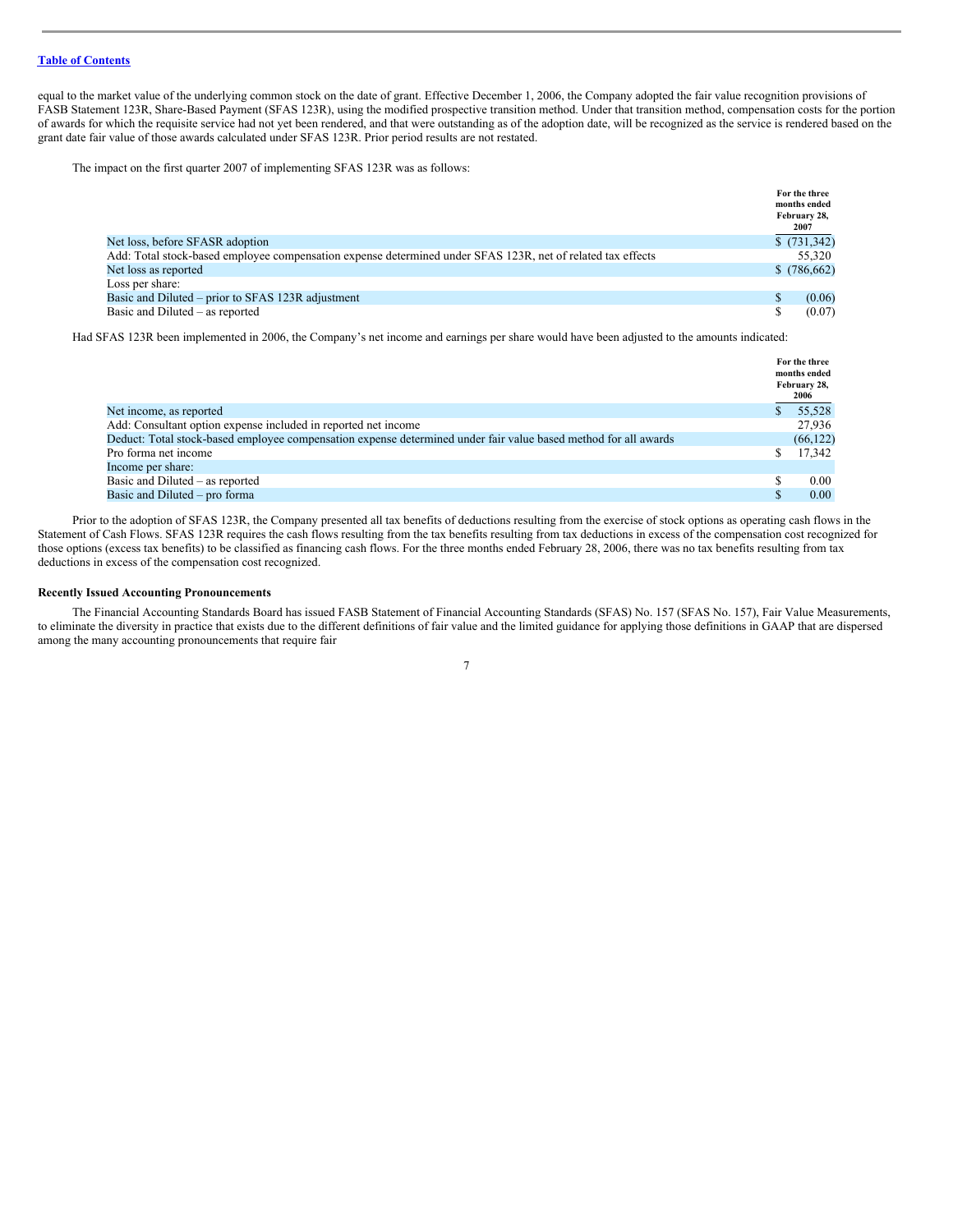value measurements. SFAS No. 157 retains the exchange price notion in earlier definitions of fair value, but clarifies that the exchange price is the price in an orderly transaction between market participants to sell an asset or liability in the principal or most advantageous market for the asset or liability. Also, SFAS No. 157 expands disclosures about the use of fair value to measure assets and liabilities in interim and annual periods subsequent to initial recognition. Entities are encouraged to combine the fair value information disclosed under SFAS No. 157 with the fair value information disclosed under other accounting pronouncements, including SFAS No. 107, Disclosures about Fair Value of Financial Instruments, where practicable.

SFAS No. 157 is effective for financial statements issued for fiscal years beginning after November 15, 2007, and interim periods within those fiscal years, although early adoption is encouraged. Additionally, prospective application of the provisions of SFAS No. 157 is required as of the beginning of the fiscal year in which it is initially applied, except when certain circumstances require retrospective application. The Company anticipates adopting the provisions of SFAS No. 157 on December 1, 2007 and is currently assessing the impact on its consolidated financial statements.

In June 2006, the FASB issued Interpretation No. 48, Accounting for Uncertainty in Income Taxes, an interpretation of SFAS 109, Accounting for Income Taxes (FIN 48), to create a single model to address accounting for uncertainty in tax positions. FIN 48 clarifies the accounting for income taxes by prescribing the minimum recognition threshold a tax position is required to meet before being recognized in the financial statements. FIN 48 also provides guidance on derecognition, measurement, classification, interest and penalties, accounting in interim periods, disclosure and transition. FIN 48 is effective for fiscal years beginning after December 15, 2006. The Company will adopt FIN 48 as of December 1, 2007, as required. The Company has not determined the effect, if any, that the adoption of FIN 48 will have on the Company's financial position and results of operations.

## **Note 2 – Earnings per Common Share**

Earnings per common share data is based on net income and not comprehensive income. The following table sets forth the calculation of basic and diluted earnings per share:

|                                                                | For the three<br>months ended<br>February 28,<br>2007 | For the three<br>months ended<br>February 28,<br>2006 |
|----------------------------------------------------------------|-------------------------------------------------------|-------------------------------------------------------|
| Numerator:                                                     |                                                       |                                                       |
| Net (Loss) Income                                              | (786, 662)<br>\$                                      | 55,528                                                |
| Denominator:                                                   |                                                       |                                                       |
| Weighted-average shares outstanding-basic                      | 11,624,629                                            | 11,624,629                                            |
| Dilutive common shares issuable upon exercise of stock options |                                                       | 684,940                                               |
| Weighted-average shares-diluted                                | 11,624,629                                            | 12,309,569                                            |
| Earnings per share:                                            |                                                       |                                                       |
| Basic                                                          | (.07)                                                 | .00                                                   |
| Diluted                                                        | (.07)                                                 | .00                                                   |

For the three months ended February 28, 2007, the Company excluded the effect of all outstanding options from the computation of earnings per share, as the effect of potentially dilutive shares from the outstanding stock options would be antidilutive.

For the three months ended February 28, 2006, options to purchase 365,363 shares of common stock, were outstanding during the period but were not included in the computation of diluted earnings per share because the options' exercise prices were greater than the average market price of the common shares.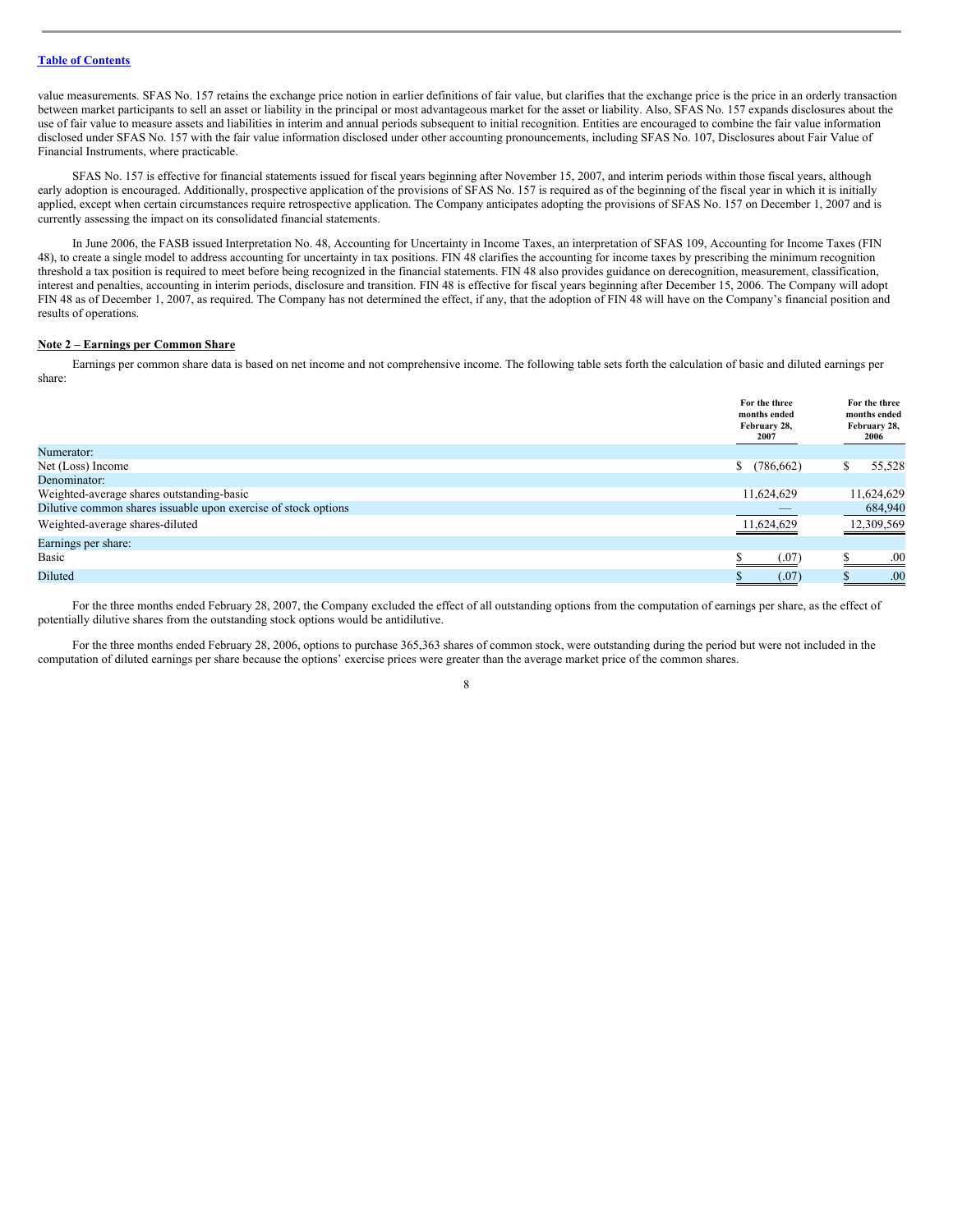## **Note 3 – Legal Proceedings**

The Company is involved in the following legal proceedings:

On February 22, 2002, the Company was named as a defendant in a complaint filed by PharmaStem Therapeutics, Inc. in the United States District Court of Delaware (Wilmington), Case No. 02-148-GMS, alleging patent infringement of U.S Patents Nos. 5,004,681 ('681 patent') which relates to the collection, processing, and storage of stem cells derived from umbilical cord blood and 5,192,553 ('553 patent') which relates to the therapeutic use of stem cells derived from umbilical cord blood. PharmaStem, a Delaware corporation, originally named as defendants eight companies (three of which are now out of business) involved in cord blood banking. The suit sought an injunction against the companies, an unspecified amount of damages or royalties, treble damages and attorney's fees. The trial was held in October 2003, and pursuant to a jury verdict entered on October 30, 2003, a judgment was entered against the Company in the amount of \$957,722 for damages relating to royalties resulting from revenues generated from specimens processed and stored from April 11, 2000 through August 31, 2003.

The defendants, including the Company, filed motions for post-trial relief, and execution of the judgment was stayed pending disposition of those motions. In December 2003, the Company transferred \$957,722 into an escrow account to secure the judgment. The plaintiff also filed motions seeking an award of approximately \$2,800,000 for enhanced damages, counsel fees and interest, and a permanent injunction against future infringement.

On September 15, 2004, the court ruled on the post trial motions. The court vacated its judgment, overturning the jury's verdict for patent infringement and damages previously entered against the Company, and denied PharmaStem's request for an injunction and enhanced damages against the defendants. The court entered a new judgment in favor of the Company and the other defendant blood banks with regard to PharmaStem's '553 patent, holding that the cord blood banks are not, and cannot be, liable for contributory infringement of the patent because they do not sell, or offer for sale, umbilical cord blood. Rather, the private blood banks provide a service of processing and preserving of cord blood for families. With regard to PharmaStem's '681 patent, the court granted Cryo-Cell and its co-defendants a new trial on the issues of infringement, finding that the jury's earlier verdict of infringement was "against the great weight of the evidence."

On October 4, 2004, PharmaStem filed (in the Delaware action) a motion for preliminary injunction against the Company (and its co-defendants) regarding the '681 patent. PharmaStem sought an injunction limiting the ability of the Company to refer to the use of umbilical cord blood in the treatment of adults in the marketing of the Company's services, to advise its customers that cord blood stored hereafter is for pediatric use only, and to enjoin the Company from storing cord blood units that have sufficient stem cells to effect the hematopoietic reconstitution of an adult. The Company and other defendants filed a motion asking the court to reconsider the denial of the judgment as a matter of law on the '681 patent. On December 14, 2004, the court ruled in favor of the Company and other defendants. The effect of this order is that final judgment has now been entered in favor of Cryo-Cell and the other defendants on PharmaStem's charges of infringement of both patents that were asserted in that case, marking a final disposition of the case in Cryo-Cell's favor, and denying PharmaStem's motion for preliminary injunction.

PharmaStem has filed an appeal of the decision to the United States Court of Appeals for the Federal Circuit. Cryo-Cell and the other defendants have filed a crossappeal on the issues of the validity and enforceability of the '681 and '553 patents.

On July 28, 2004, the Company was named as a defendant in a complaint filed by PharmaStem Therapeutics, Inc. in the United States District Court for the Middle District of Florida, Tampa Division, Case No. 8:04-cv-1740-T-30TGW alleging infringement of U.S. Patents Nos. 6,461,645 and 6,569,427.

 $\alpha$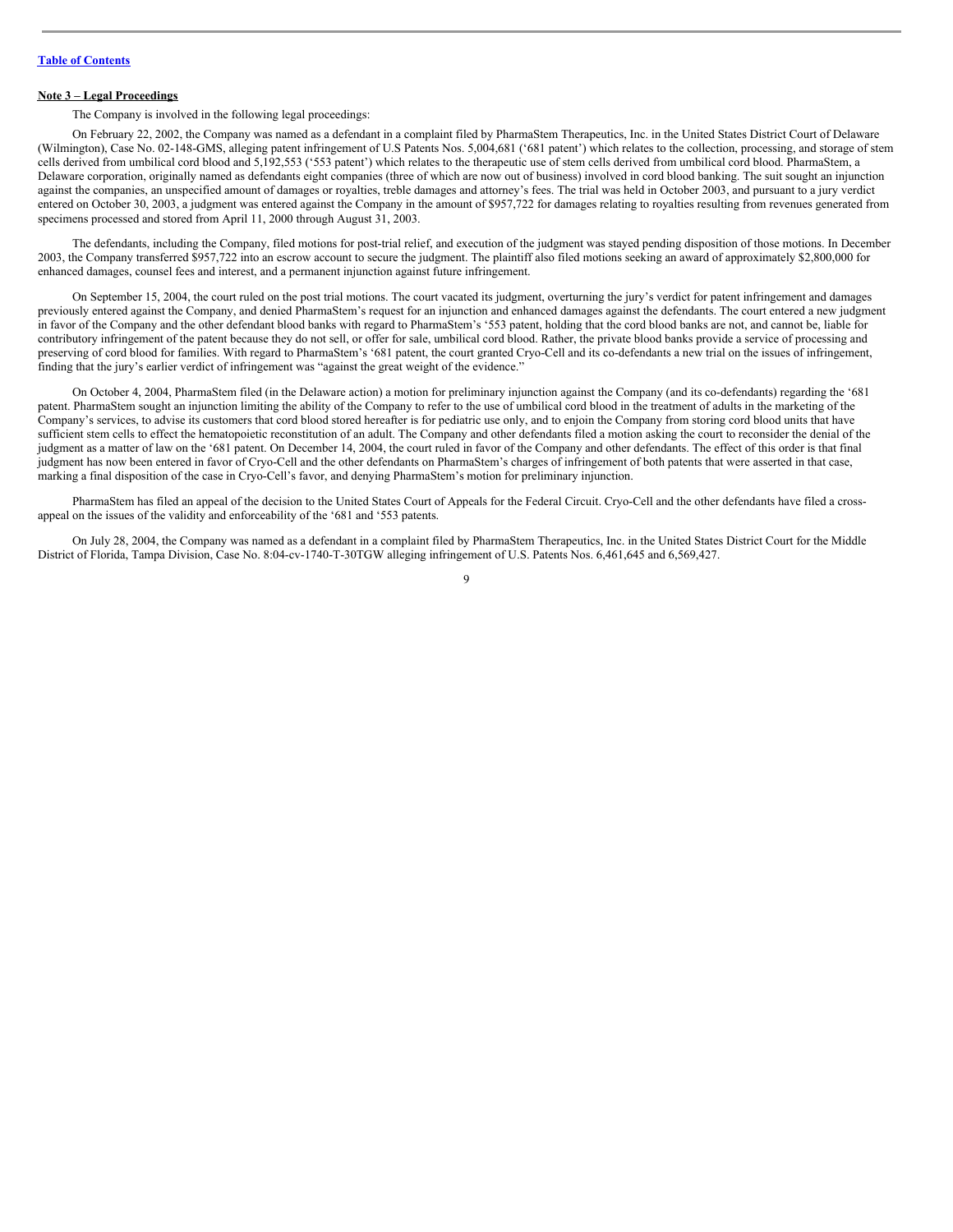These patents are closely related to the '681 and '553 patents that were the subject of PharmaStem's Delaware litigation. PharmaStem also named as a defendant Dr. Bruce Zafran, a member of the Company's scientific and medical advisory board. The suit seeks an injunction, an unspecified amount of damages or royalties, treble damages and attorney's fees. The Company has filed an answer and counterclaims against PharmaStem and its Chief Executive Officer, Nicholas Didier. PharmaStem and Didier have filed motions to dismiss those counterclaims. The Judicial Panel on Multidistrict Litigation transferred this action to the District of Delaware for coordinated pretrial proceedings with other cases brought by PharmaStem alleging infringement of these same two patents by other defendants, In re: PharmaStem Therapeutics, Inc. Patent Litigation, MDL No. 1660. The Company intends to vigorously defend the suit. The Delaware court has stayed all proceedings in these cases, including discovery, pending the outcome of the Federal Circuit appeal and reexamination proceedings in the U.S. Patent and Trademark Office. The reexamination proceedings involve all four of the patents on which PharmaStem has sued. In January 2005, a Patent Office examiner entered an office action rejecting all claims of the '553 patent.

#### **Note 4 – Investments in Subsidiaries and Affiliates**

## **Saneron CCEL Therapeutics, Inc. ("Saneron")**

For the three months ended February 28, 2007 and November 30, 2006, the Company had an ownership interest of approximately 38% in Saneron, which is accounted for under the equity method of accounting. The Company's ownership percentage in SCTI has decreased due to SCTI issuing common shares to entities and individuals. During 2006, the Company had an independent valuation performed on the Company's interest in Saneron. Management believes that this valuation accurately reflect the fair value of the Company's interest in Saneron as of November 30, 2006. During fiscal 2006, the Company ceased recording equity in losses in Saneron once the investment balance was written down to the total amount of goodwill, as goodwill should not be amortized. As of February 28, 2007 and November 30, 2006, the net Saneron investment, which includes goodwill, is reflected on the consolidated balance sheets at \$684,000.

For the three months ended February 28, 2007, the Company recorded equity in losses of Saneron related to compensation expense for stock option awards that were granted by Saneron to certain consultants and employees of \$28,613. For the three months ended February 28, 2006, the Company recorded equity in losses of Saneron operations of \$10,308. Included in equity in losses of affiliate is approximately \$7,200 for the three months ended February 28, 2006 related to compensation expense for stock option awards that were granted by Saneron. The Company will continue to record equity in losses of affiliates related to stock compensation expense as this offsets additional paid-in capital and not the investment balance.

As of February 28, 2007 and November 30, 2006, the Company has classified the initial value of Company stock held by Saneron of approximately \$839,000 within stockholders' equity as treasury stock.

## **Note 5 – Stock Options**

In 2000 the Company adopted a Stock Incentive Plan ("the Plan"). The Plan has reserved 2,250,000 shares of the Company's common stock for issuance pursuant to stock options or restricted stock. During 2004, the Plan was amended to allow issuance of options to certain consultants of the Company. Options issued under the Plan have a term ranging from five to seven years from the date of grant and have a vesting period ranging from immediately upon issuance to three years from the date of grant. The options are exercisable for a period of 90 days after termination.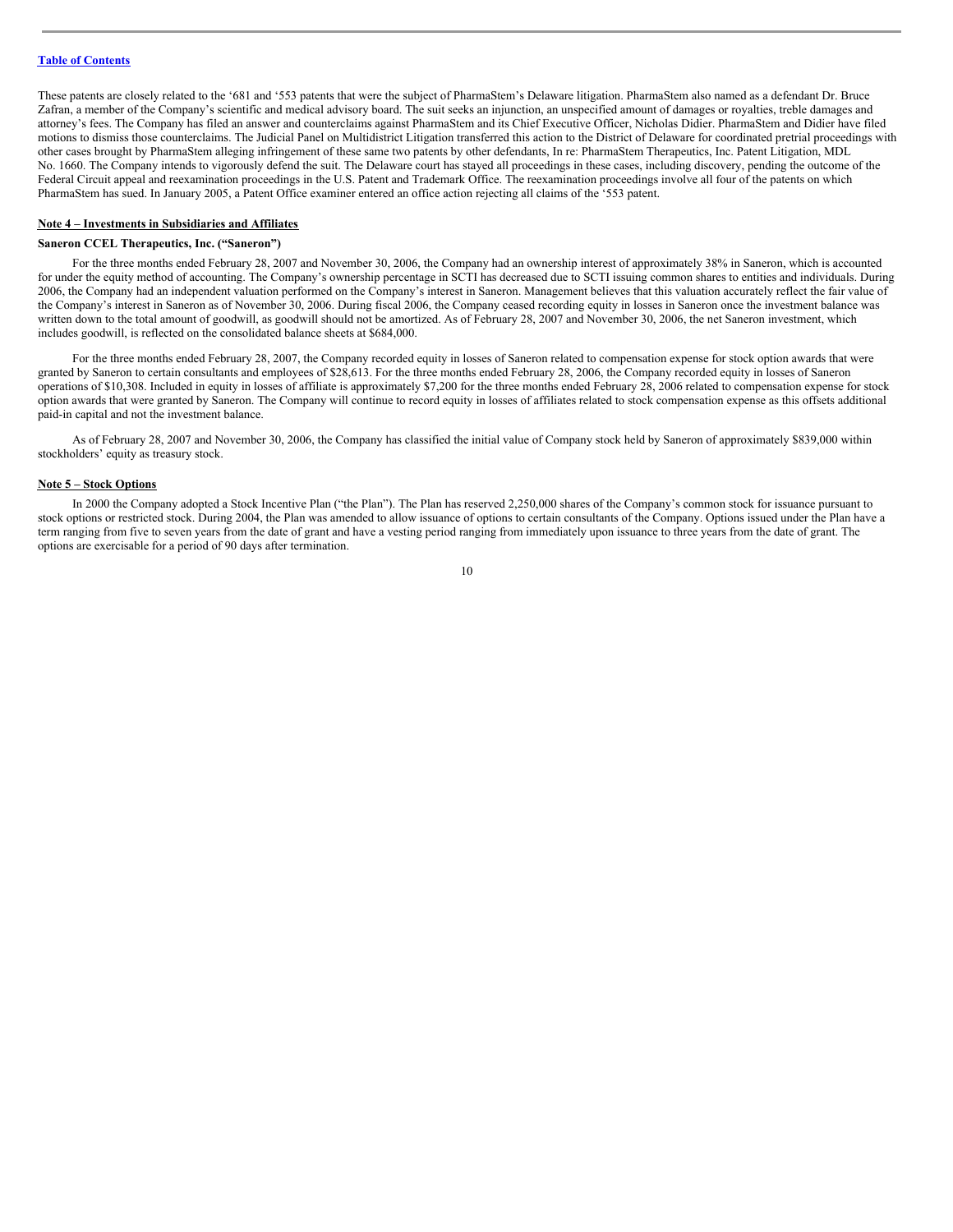In June 2006 the Company adopted the 2006 Stock Incentive Plan (the "2006 Plan"). The 2006 Plan has reserved 1,000,000 shares of the Company's common stock for issuance pursuant to stock options, restricted stock, stock-appreciation rights (commonly referred to as "SARs"), stock awards, or performance awards (i.e. performance shares and performance units). No options have been issued from this plan to date.

The fair value of each option award is estimated on the date of the grant using the Black-Scholes valuation model that uses the assumptions noted in the following table. Expected volatility is based on the historical volatility of the Company's stock. The Company uses historical data to estimate option exercise and employee termination within the valuation model. The risk-free rate for periods within the contractual life of the option is based on the U.S. Treasury yield curve in effect at the time of grant. The expected term of options granted is derived from the output of the option valuation model and represents the period of time that options granted are expected to be outstanding.

Variables used to determine the fair value of the options for the three months ended February 28, 2007 are as follows:

| Weighted average values: |                   |
|--------------------------|-------------------|
| Expected dividends       | $0\%$             |
| Expected volatility      | 209%              |
| Risk free interest rate  | $4.44\% - 4.82\%$ |
| Expected life            | 5 years           |

Stock option activity for the three months ended February 28, 2007, was as follows:

|                                  |                            | <b>Weighted Average</b><br><b>Exercise</b><br>Price |      | Aggregate<br>Intrinsic<br>Value |  |
|----------------------------------|----------------------------|-----------------------------------------------------|------|---------------------------------|--|
|                                  | <b>Shares</b>              |                                                     |      |                                 |  |
| Outstanding at December 1, 2006  | 1,919,893                  |                                                     | 2.32 |                                 |  |
| Granted                          | 37,500                     |                                                     | 2.36 |                                 |  |
| Exercised                        | $-$                        |                                                     | $-$  |                                 |  |
| Terminated                       | (51,800)                   |                                                     | 4.46 |                                 |  |
| Outstanding at February 28, 2007 | 1,905,593<br>$\sim$ $\sim$ |                                                     | 2.26 | \$1,087,505                     |  |
| Exercisable at February 28, 2007 | 1,570,283                  |                                                     | 2.08 | \$1,087,505                     |  |

The weighted average grant date fair value of options granted during the three months ended February 28, 2007 was \$2.32. There were no options exercised during the three months ended February 28, 2007 and therefore, the total intrinsic value of options exercised \$0.

Significant option groups outstanding at February 28, 2007 and related price and contractual life information are as follows:

| <b>Range of Exercise Prices</b> | Outstanding |    | <b>Weighted Average</b><br><b>Exercise Price</b> | <b>Weighted Average</b><br>Remaining<br><b>Contractual Life</b> |
|---------------------------------|-------------|----|--------------------------------------------------|-----------------------------------------------------------------|
| \$0.54 to \$0.99                | 651,500     | ъĐ | 0.55                                             | 1.5                                                             |
| \$1.00 to \$2.00                | 19.500      |    | 1.99                                             | $.8\phantom{0}$                                                 |
| \$2.01 to \$3.00                | 361,900     | D  | 2.42                                             | 2.9                                                             |
| \$3.01 to \$4.00                | 605,643     |    | 3.22                                             | 4.5                                                             |
| \$4.01 to \$5.00                | 264,550     | Φ  | 4.09                                             | 2.7                                                             |
| \$5.01 to \$6.00                | 2,500       | د∪ | 5.20                                             | 2.9                                                             |
|                                 | 1.905.593   |    |                                                  |                                                                 |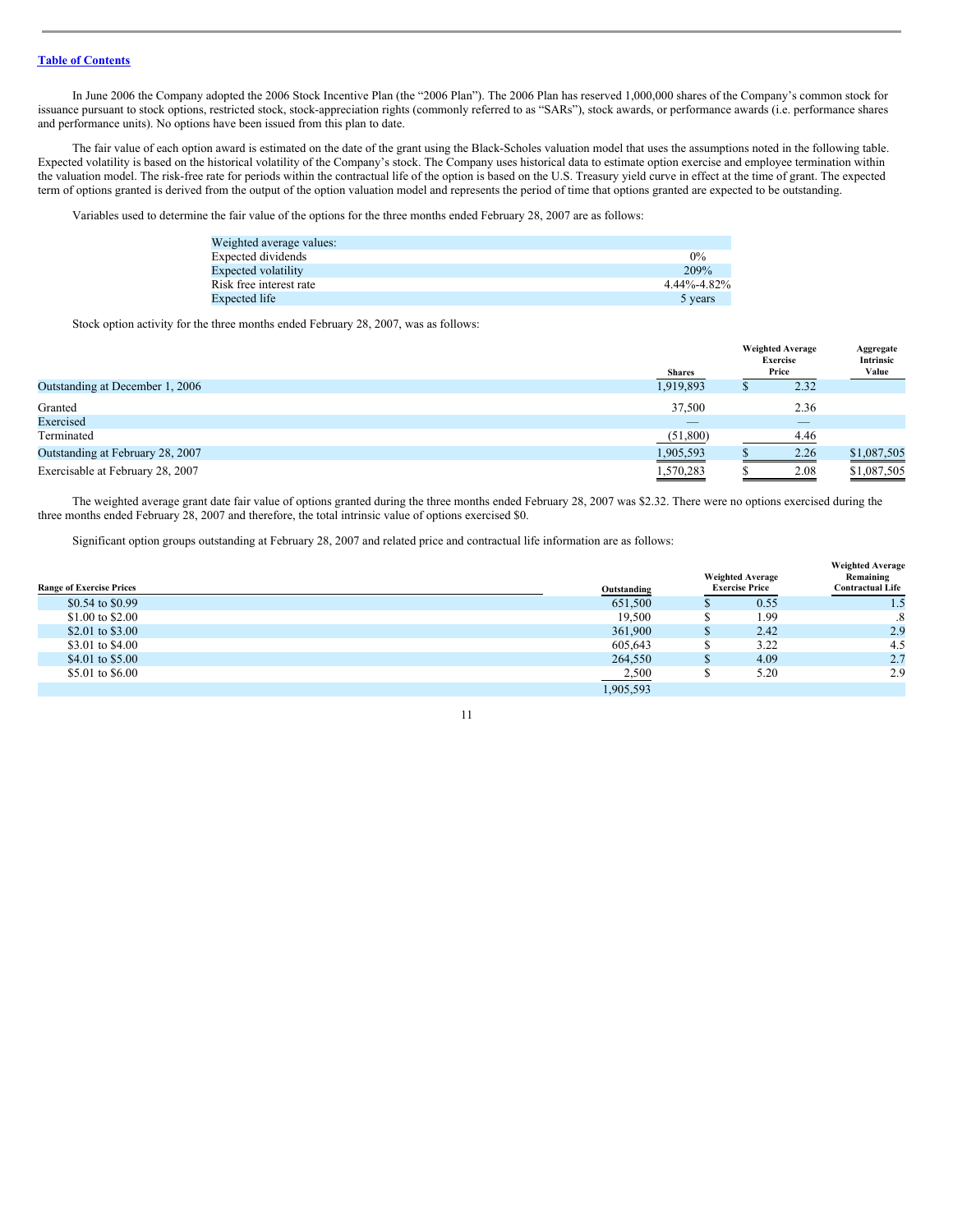A summary of the status of the Company's nonvested shares as of February 28, 2007, and changes during the quarter ended February 28, 2007, is presented below:

|                                | <b>Shares</b> | <b>Weighted Average</b><br><b>Grant-Date</b><br><b>Fair Value</b> |
|--------------------------------|---------------|-------------------------------------------------------------------|
| Nonvested at December 1, 2006  | 335,216       | 3.18                                                              |
| Granted                        | 37,500        | 2.32                                                              |
| Vested                         | (17, 419)     | 2.90                                                              |
| Forfeited                      | (19, 987)     | 2.86                                                              |
| Nonvested at February 28, 2007 | 335,310       | 3.11                                                              |
|                                |               |                                                                   |

As of February 28, 2007, there was approximately \$379,000 of total unrecognized compensation cost related to nonvested share-based compensation arrangements granted under the Plan. The cost is expected to be recognized over a weighted-average period of 2.1 years. The total fair value of shares vested during the quarter ended February 28, 2007 was approximately \$51,000.

## **Note 6 – Marketable Securities and Other Investments**

The Company has certain investments in marketable securities, which are categorized as marketable securities and other investments on the accompanying balance sheets and accounted for under FASB Statement No. 115, "Accounting for Certain Investments in Debt and Equity Securities" (SFAS 115). Marketable securities were \$1,052,221 and \$1,040,341 at February 28, 2007 and November 30, 2006, respectively. In accordance with SFAS 115, the Company recorded a gain of \$5,510 for the three months ended February 28, 2006, in conjunction with the sale of certain marketable securities. Included within marketable securities on the accompanying consolidated balance sheet as of February 28, 2007 and November 30, 2006 is a bond investment of \$989,581 and \$989,581, respectively, which is being held to maturity. The estimated fair market value of this bond was \$997,190 and \$994,380 as of February 28, 2007 and November 30, 2006, respectively.

#### **Other Investments**

The Company uses the guidance in SFAS 115 as described above, to account for the other investments. The fair value of other investments as of February 28, 2007 and November 30, 2006 was approximately \$63,000 and \$51,000, respectively, and the unrealized holding loss recorded as a component of stockholders deficit on other investments was approximately \$12,000 and \$6,000 as of February 28, 2007 and November 30, 2006, respectively.

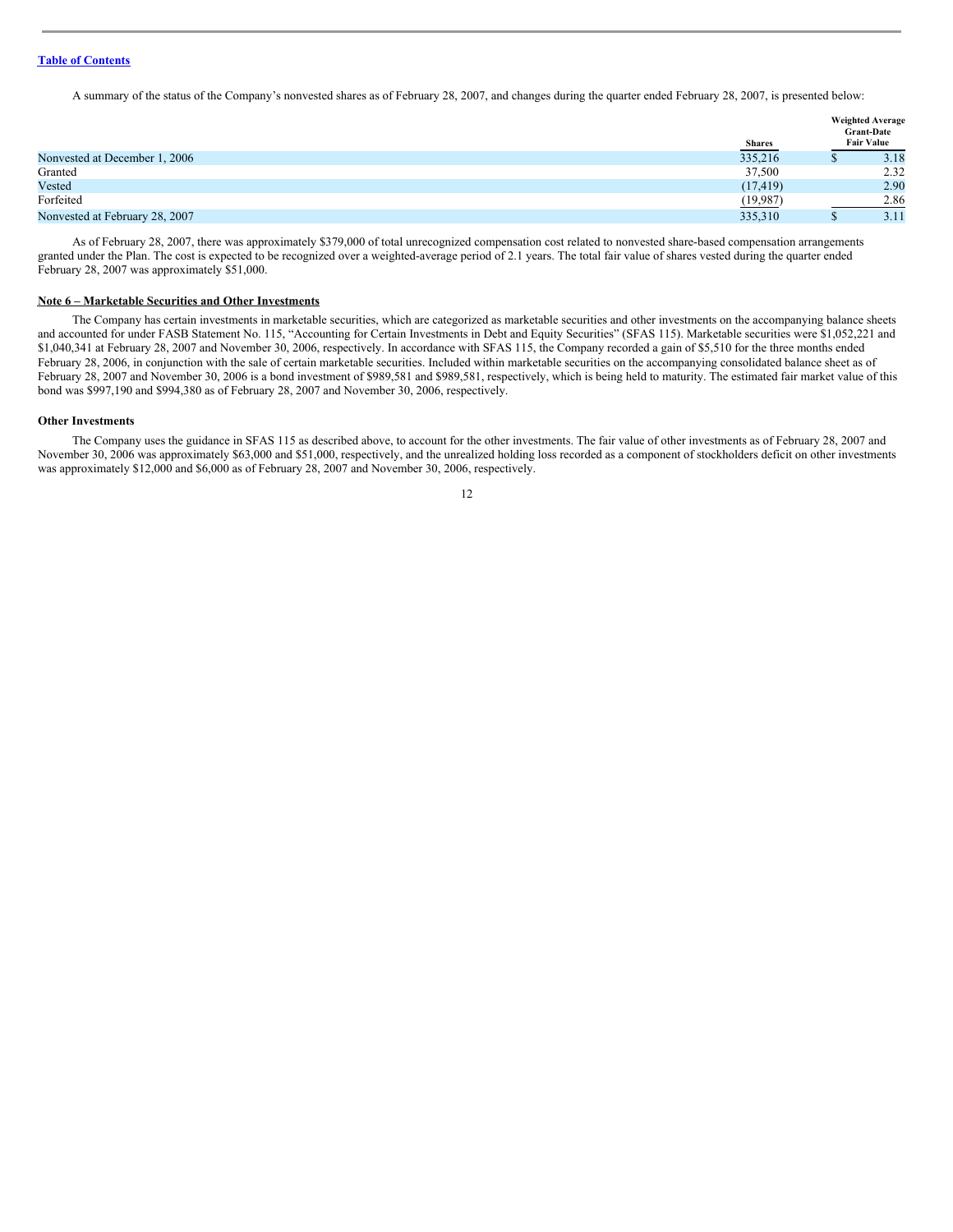## **Note 7 – Deferred Consulting Obligation**

During June 2002, the Company entered into a long-term consulting agreement with a former officer to provide future consulting services to the Company. The Company initially recognized the present value of this agreement as a liability. In August 2004, the Company stopped making payments under the consulting agreement. This agreement was terminated and following negotiations, a new agreement was negotiated by the parties and signed on April 15, 2005. The Company commenced payments under the terms of the new agreement during the second quarter of 2005. The terms of the settlement are confidential. The present value of the new agreement has been reflected as a liability on the consolidated balance sheet as of February 28, 2007 and November 30, 2006.

### <span id="page-12-0"></span>**Item 2. Management's Discussion and Analysis of Financial Condition and Results of Operations.**

#### **Overview**

The Company is engaged in cellular processing and cryogenic storage, with a current focus on the collection and preservation of umbilical cord (U-Cord ®) blood stem cells for family use. The Company's principal sources of revenues are service fees for cord blood processing and preservation for new customers and recurring annual storage fees. The Company currently charges fees of \$1,595 to new clients for the collection kit, processing and testing and return medical courier service, with discounts available in the case of multiple children from the same family and in other circumstances. The Company currently charges an annual storage fee of \$125 for new clients; storage fees for existing customers depend on the contracts with such customers. The Company also receives other income from licensing fees and royalties from global affiliates.

The Company reported a net loss for the three months ended February 28, 2007 of approximately (\$787,000) or (\$.07) per basic common share, compared to net income of approximately \$56,000, or \$.00 per basic common share for the three months ended February 28, 2006. The net loss in the 2007 period is in part the result of a 25% increase in cost of sales and a 32% increase in marketing, general and administrative expenses for the first quarter of 2007 over the first quarter of 2006, partially offset by the 13% increase in revenue. In addition, the net loss was increased by certain expenses in the 2007 period, including approximately \$134,000 in research and development expenses relating to the Company's development expenses of proprietary technology developed by the Company for the collection, processing and cryogenic preservation of Plureon® fetal placental stem cells and approximately \$55,000 in stock option compensation which is the result of the Company's adoption of FASB Statement No. 123(R). The impact of the higher costs and expenses was partially offset by the increase in revenue in the 2007 period. The Company experienced an operating loss in the first quarter of 2006 due to increases in cost of sales and marketing, general, and administrative expenses. However, the Company continued to be profitable largely due to an increase in licensee income, which was partly due to an installment payment from a non-recurring sale of a license agreement and partly due to increased royalties from its international affiliates.

In October 2005, the Company announced an agreement with Plureon Corporation giving the Company exclusive rights to market the service of collecting, processing and preserving Plureon fetal placental stem cells as a supplement to its existing services involving U-Cord® stem cells. The Company has decided to indefinitely postpone plans to launch the Plureon fetal placental stem cell service, primarily due to technological commercialization considerations. The Company's research and development relating to the procurement, processing and cryopreservation of stem cells from placental tissue has contributed to its independent creation of valuable proprietary technology that the Company will protect and commercialize. The Company continues to work on its intellectual property unrelated to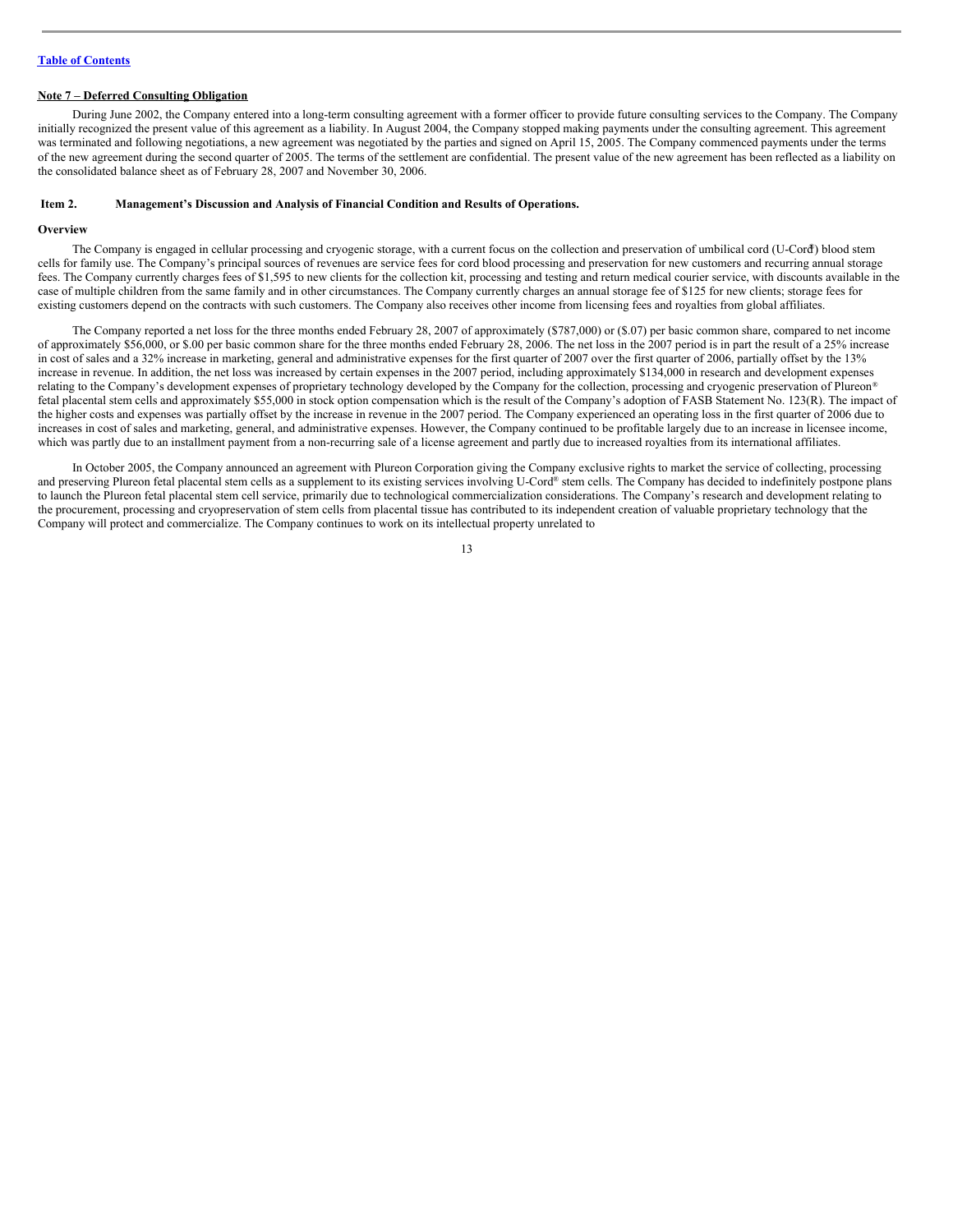Plureon, to explore new technologies related to other types of stem cells that could potentially lead to new products or services. Further development is necessary before the Company can announce commercialization plans.

At February 28, 2007, the Company had cash and cash equivalents of \$5,740,957 and marketable securities and other investments of \$1,052,221. The Company's cash decreased by approximately \$1,673,000 during the first quarter, as a result of the decline in cash flow from operations and the purchase of property and equipment. The decline in operating cash flow was partially the result of the implementation of in-house financing plans during the first quarter. The in-house financing plan allows the Company's clients to pay the first year's fee over twelve or fifteen months. As of April 16, 2007, the Company maintains no indebtedness.

## **Results of Operations**

*Revenues.* Revenues for the three months ended February 28, 2007 were \$4,173,702 as compared to \$3,691,253 for the same period in 2006, representing a 13% increase. The increase is primarily attributable to the effects of a successfully implemented price increase during 2006 for newly enrolling clients, as well as the overall increase in customer base over the prior year, which led to an increase in storage revenues.

Cost of Sales. Cost of sales for the three months ended February 28, 2007 was \$1,515,101 as compared to \$1,207,516 for the same period in 2006, representing a 25% increase. Cost of sales was 36% of revenues for the three months ended February 28, 2007 and 33% for the three months ended February 28, 2006. Cost of sales includes wages and supplies associated with process enhancements to the existing production procedures and quality systems in the processing of cord blood specimens at the Company's facility in Oldsmar, Florida and the costs associated with storage of specimens at the Safti-Cell facility in Arizona. Cost of sales increased due to an increase in return medical courier service charges of approximately \$228,000 and an increase in cord blood collection reimbursements of approximately \$45,000. The increase in return medical courier service charges is a direct result of the price increase implemented during the first quarter of fiscal 2006. As part of the service enhancements associated with this price increase, the Company now incurs the cost of the return shipping of its cord blood collection kits.

*Marketing, General and Administrative Expenses.* Marketing, general and administrative expenses during the three months ended February 28, 2007 were \$3,257,006 as compared to \$2,473,964 for the three months ended February 28, 2006 representing a 32% increase. The increase was principally attributable to the implementation of the Company's previously announced strategic initiatives to increase market share and achieve unit growth by strengthening the resources allocated to sales and marketing. This resulted in an increase of approximately \$815,000 in marketing expense, principally related to expenses for consumer advertising and salaries and wages. During the first quarter of 2007, the Company adopted SFAS 123R resulting in stock option compensation of \$55,320 versus \$27,936 in the first quarter of 2006. Marketing, general and administrative expenses were 78% of revenues for the three months ended February 28, 2007 compared to 67% for the three months ended February 28, 2006. Marketing, general and administrative expenses increased as a percentage of revenues due to the aforementioned increases, which were partially offset by the increase in revenues.

*Research, Development and Related Engineering Expenses.*Research, development and related engineering expenses for the three months ended February 28, 2007 were \$133,564 as compared to \$11,620 for the three months ended February 28, 2006. The increase was due to expenses related to the Company's development expenses for its proprietary technology developed by the Company for the collection, processing and cryogenic preservation of Plureon ® fetal placental stem cells.

*Interest Expense.* Interest expense for the three months ended February 28, 2007 was \$256,466 as

| I |
|---|
|   |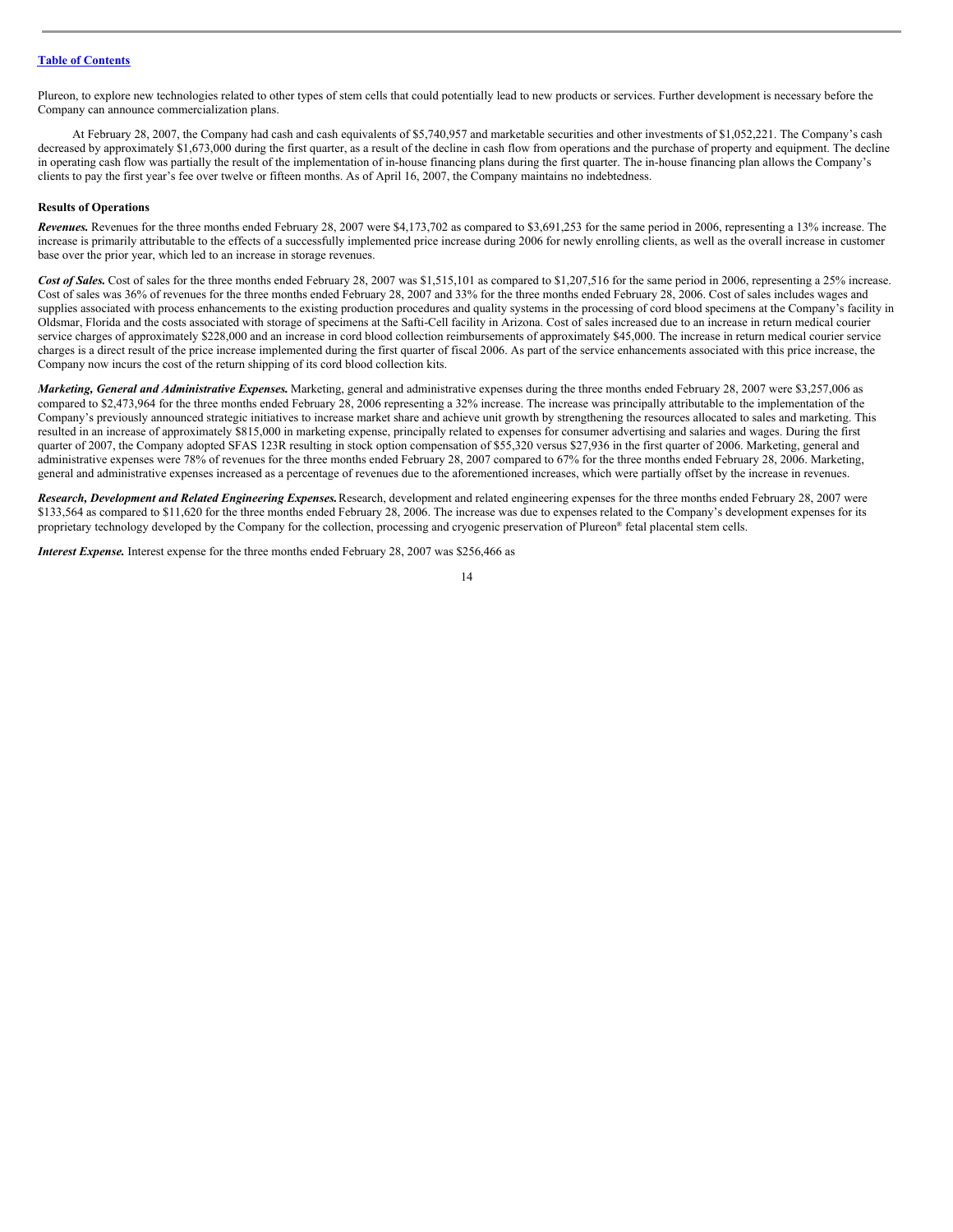compared to \$229,673 for the same period in 2006. Interest expense is mainly comprised of payments made to the other parties to the Company's RSAs based on the Company's storage revenue. Prior to fiscal 2002, the Company entered into RSAs with individuals and entities for specific geographic areas. The Company's RSAs provide that in exchange for an up-front payment, the Company would share in perpetuity a percentage of its future revenue derived from the annual storage fees charged related to a certain number of specimens that originated from specific areas. The Company currently has four RSAs covering the following states: New York, Texas, Florida and Illinois (including contiguous states). As the Company receives annual storage fees relating to specimens from these states, the portion of the fees shared with the parties to the RSAs are recognized as interest expense. If the Company's revenues continue to increase in areas covered by RSAs, the Company's interest expense related to the RSA payments will also increase. Also included in interest expense is the amortization of the present value of a deferred consulting agreement in the amount of \$9,447 and \$11,821 for the three months ended February 28, 2007 and February 28, 2006, respectively.

*Licensee Income.* Licensee income for the three months ended February 28, 2007, was \$287,995 as compared to \$333,234 for the same period in 2006. Licensee income for the three months ended February 28, 2007 consisted of \$127,440 received as an installment payment from the non-recurring sale of the India license agreement and \$160,555 of royalty income earned on the subsequent processing and storage of specimens in geographical areas where the Company has license agreements, and from the sale of sublicense agreements by licensees. Licensee income for the three months ended February 28, 2006 consisted of \$148,723 received as an installment payment from the nonrecurring sale of the India license agreement and \$184,511 of royalty income earned on the subsequent processing and storage of specimens in geographical areas where the Company has license agreements, and from the sale of sub-license agreements by licensees. Licensee income declined due to the effect of amendments executed during the first quarter of fiscal 2007 in which the Company and its international licensees agreed to changes in the royalty fees for processing and storage in those geographical areas.

*Equity in Losses of Af iliate.*Equity in losses of affiliate was \$28,613 for the three months ended February 28, 2007, compared to \$10,308 for the 2006 period. During the fiscal year ended November 30, 2006, the Company ceased recording equity in losses from operations once the investment balance was written down to the total amount of goodwill, as goodwill should not be amortized. Equity in losses of affiliate for the three months ended February 28, 2007, solely consists of amounts related to compensation expense for stock option awards that were granted by Saneron to certain consultants and employees. During the three months ended February 28, 2006, the Company recorded approximately \$7,000 in equity in losses of affiliates related to compensation expense for stock option awards that were granted by Saneron to certain consultants and employees.

*Income Taxes*. There was no income tax expense for the three months ended February 28, 2007 and for the same period in 2006. The Company did not record income tax expense during the first quarter of 2007 due to the tax benefits of the Company's net loss not being recognized due to a full valuation for deferred tax assets being recorded. It is management's belief it is "more likely than not" that future tax benefits will not be realized as a result of future income

## **Liquidity and Capital Resources**

Through February 28, 2007, the Company's sources of cash have been from sales of its U-Cord ® program to customers, the sale of license agreements and proceeds from RSAs. Currently, the Company's cash flow is derived primarily from sales relating to its storage services, including the Initial Fees and ongoing storage fees.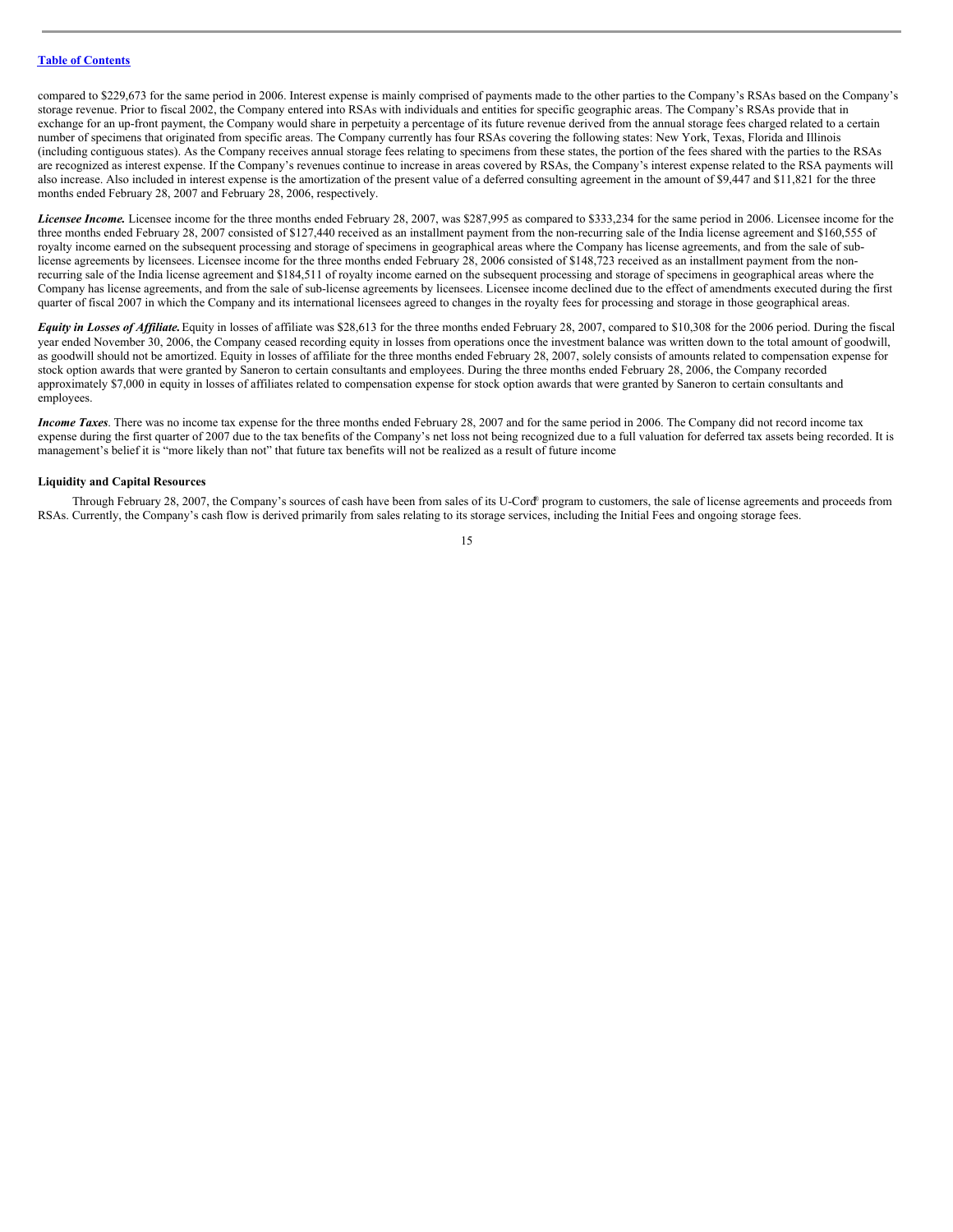At February 28, 2007, the Company had cash and cash equivalents of \$5,740,957 as compared to \$7,414,140 at November 30, 2006. The decrease in cash and cash equivalents during the three months ended February 28, 2007 was primarily attributable to the following:

Cash used in operating activities for the three months ended February 28, 2007 amounted to \$1,271,822, which was primarily attributable to the implementation of interest-free financing plans and the payments of certain prior year accounts payable relating to purchases of laboratory equipment and outstanding invoices related to the return medical courier service. In addition, the net loss in the first quarter of 2007 contributed to the use of cash.

Cash used in investing activities for the three months ended February 28, 2007 amounted to \$ 401,361 which was attributable to the purchase of property and equipment.

There was no cash used in or provided by financing activities for the three months ended February 28, 2007.

The Company also has certain investments in marketable securities totaling \$1,052,221 at February 28, 2007.

The Company does not have a line of credit or other type of financing instrument. Capital expenditures for the Company's new facility were funded from cash flows from operations. The Company anticipates making capital expenditures of approximately \$500,000 for the fiscal year 2007.

The Company anticipates that its cash and cash equivalents, marketable securities and cash flows from operations will be sufficient to fund its cash needs for at least the next 12 to 18 months. Cash flows from operations will depend primarily upon increasing revenues from sales of its umbilical cord blood cellular storage services and controlling expenses. In the past several years, the Company has attempted to focus its capital resources on its core business of cellular processing and cryogenic storage services by deemphasizing certain non-core business activities and through settlement of some of its legal disputes. In the future, the Company will evaluate and pursue certain opportunities, on a selective basis, in which operational synergies and economic potential align with the Company's strategic direction.

#### **Critical Accounting Policies**

The preparation of consolidated financial statements and related disclosures in conformity with accounting principles generally accepted in the United States requires estimates and assumptions that affect the reported amounts of assets and liabilities, revenues and expenses and related disclosures of contingent assets and liabilities in the consolidated financial statements and accompanying notes. The SEC has defined a company's critical accounting policies as the ones that are most important to the portrayal of the company's financial condition and results of operations, and which require the company to make its most difficult and subjective judgments, often as a result of the need to make estimates of matters that are inherently uncertain. The Company believes that its estimates and assumptions are reasonable under the circumstances; however, actual results may vary from these estimates and assumptions. We have identified the following critical accounting policies that affect the more significant judgments and estimates used in the preparation of the consolidated financial statements.

#### **Revenue Recognition**

The Company records revenue from processing and storage of specimens. We recognize revenue in accordance with SEC Staff Accounting Bulletin No. 101, (SAB 101) as amended by SAB 104, and Emerging Issues Task Force (EITF) Issue No. 00-21 for all revenue transactions. The Company recognizes revenue from processing fees upon completion of processing and cellular storage fees ratably over the contractual storage period. The Company also records revenue from shipping and handling when earned. Shipping and handling costs are expensed and included in cost of sales.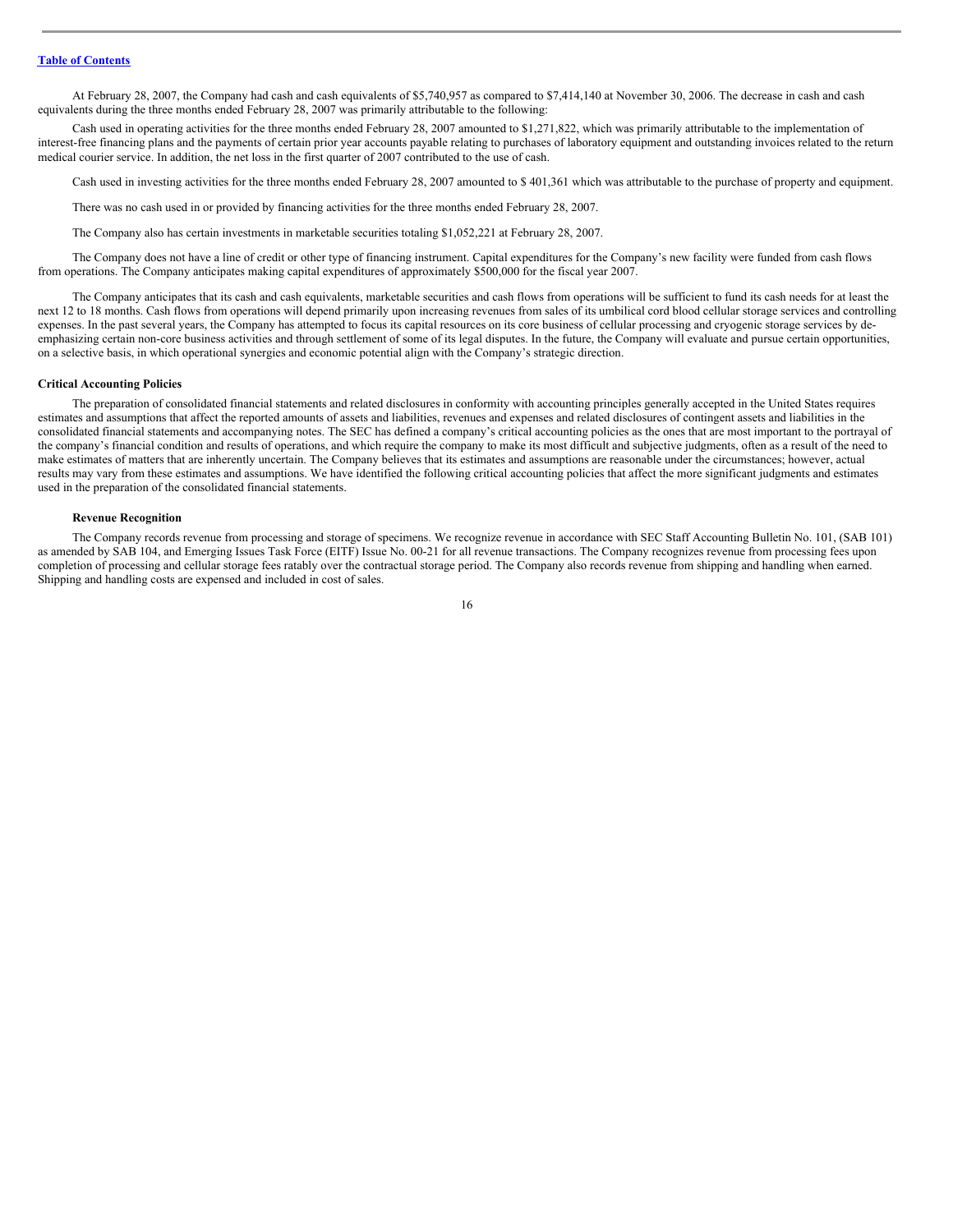## **Accounts Receivable**

Accounts receivable consist of the amounts due from clients that have enrolled in the U-Cord<sup>®</sup> processing and storage program and amounts due from license affiliates. Accounts receivable due from clients are due within 30 days and are stated at amounts due from clients net of an allowance for doubtful accounts. Accounts outstanding longer than the contractual payment terms are considered past due. The Company determines its allowance by considering the length of time accounts receivable are past due, the Company's previous loss history, and the customer's current ability to pay its obligations. The Company writes-off accounts receivable when they become uncollectible, and payments subsequently received on such receivables are credited to the allowance for doubtful accounts.

#### **Income Taxes**

Under the asset and liability method of FASB Statement No. 109 "Accounting for Income Taxes"(SFAS 109), deferred tax assets and liabilities are recognized for the estimated future tax consequences attributable to differences between financial statement carrying amounts of existing assets and liabilities and their respective tax bases. Deferred tax assets and liabilities are measured using enacted tax rates expected to be recovered or settled. A valuation allowance covering the deferred tax assets of the Company as of February 28, 2007 and November 30, 2006, has been provided as the Company does not believe it is "more likely than not" that the future income tax benefits will be realized. The Company did not record an income tax benefit during the first quarter of 2007, as the benefit was offset by an increase in the valuation allowance.

In June 2006, the FASB issued Interpretation No. 48, Accounting for Uncertainty in Income Taxes, an interpretation of SFAS 109, Accounting for Income Taxes (FIN 48), to create a single model to address accounting for uncertainty in tax positions. FIN 48 clarifies the accounting for income taxes, by prescribing the minimum recognition threshold a tax position is required to meet before being recognized in the financial statements. FIN 48 also provides guidance on derecognition, measurement, classification, interest and penalties, accounting in interim periods, disclosure and transition. FIN 48 is effective for fiscal years beginning after December 15, 2006. The Company will adopt FIN 48 as of December 1, 2007, as required. The Company has not determined the effect, if any, that the adoption of FIN 48 will have on the Company's financial position and results of operations.

#### **Investment in Saneron**

The Company made a significant investment in an entity that is involved in the area of stem cell research. The Company accounts for this investment under the equity method, and at least annually, reviews its investment for possible impairment and, if necessary, adjusts the carrying value of such investment. The Company records equity in losses of affiliates until the investment balance is zero and only goodwill is remaining. The investment is reviewed annually to determine if an other than temporary impairment exists. The Company does not believe that an impairment exists as of February 28, 2007 and November 30, 2006.

#### **Revenue Sharing Agreements**

The Company has entered into Revenue Sharing Agreements ("RSAs") with various parties whereby these parties contracted with the Company for a percentage of future storage revenues the Company generates from clients in specific geographical areas. The RSAs have no definitive term or termination provisions. The sharing applies to the storage fees for all specified specimens in the area up to the number covered in the contract. When the number of specimens is filled, any additional specimens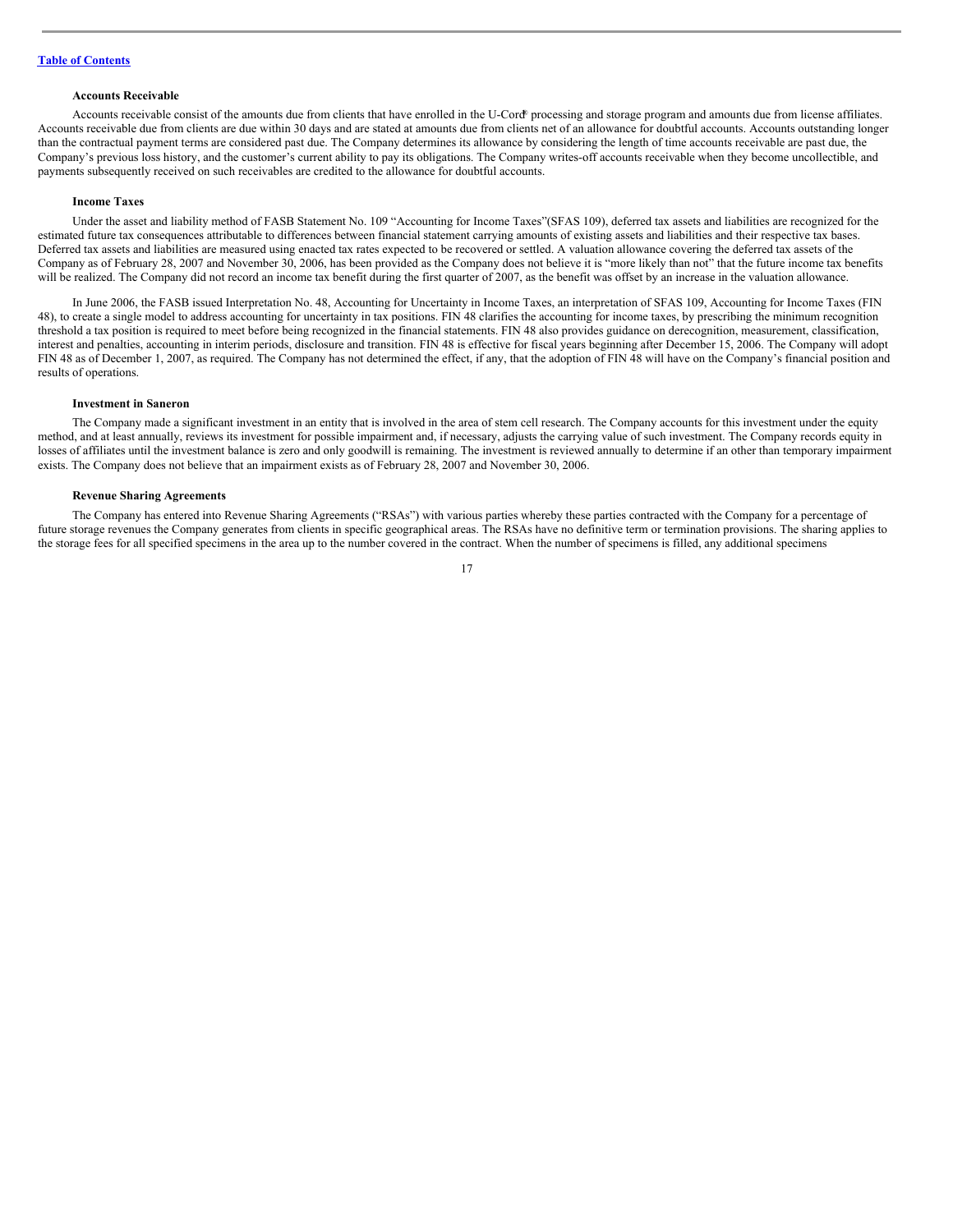stored in that area are not subject to revenue sharing. As there are empty spaces resulting from attrition, the Company agrees to fill them as soon as possible. The parties typically pay the Company a non-refundable up-front fee for the rights to these future payments. The Company had recognized these non-refundable fees as a long-term liability. Given the criteria under which these RSAs are established, cash receipts from these contracts can fluctuate from period to period. All payments made to the other parties to the RSAs are recognized as interest expense. At such time as the total payments can be determined, the Company will commence amortizing these liabilities under the effective interest method. The Company does not intend to enter into additional RSAs.

#### **License and Royalty Agreements**

The Company has entered into licensing agreements with certain investors in various international markets in an attempt to capitalize on the Company's technology. The investors typically pay a licensing fee to receive Company marketing programs, technology and know-how in a selected area. The investor may be given a right to sell sublicense agreements as well. As part of the accounting for the up-front license revenue, revenue from the up-front license fee is recognized based on such factors as when the payment is due, collectibility and when all material services or conditions relating to the sale have been substantially performed based on the terms of the agreement. The Company has two active licensing agreements, one covering Mexico, Central America, and Ecuador, and another one covering India, with an option to expand into Singapore and Malaysia.

In addition to the license fee, the Company earns royalties on subsequent processing and storage revenues by the investor in the selected area and a fee on any sub-license agreements that are sold by the investor where applicable. The Company also processes and stores specimens sent directly from customers of sub-licensees in Mexico, Central America, and Ecuador. These fees are included in revenue on the consolidated statements of operations and comprehensive (loss) income. As part of the accounting for royalty revenue, the Company uses estimates and judgments in determining the timing and amount of royalty revenue to recognize. The Company periodically, and at least annually, reviews license and royalty receivables for collectibility and, if necessary, will record an expense for an allowance for uncollectible accounts.

#### **Marketable Securities and Other Investments**

The Company has certain investments in certificates of deposit, bonds and equity securities, which are categorized as marketable securities and other investments. The Company believes these are conservative investments with a low risk for any loss of principal. The Company regularly assesses its marketable security investments for impairments and adjusts its investment strategy, as it deems appropriate. The Company classifies certain marketable securities and other investments as current in the accompanying consolidated balance sheets based on original maturity dates of less than one year. The cost basis of the other investments has been written down to fair value.

## **Deferred Consulting Fees**

The Company entered into a long-term consulting agreement with the founder and prior Chairman and Chief Executive Officer to provide future consulting services to the Company. The Company initially recognized the present value of this agreement as a liability. In August 2004, the Company stopped making payments under the consulting agreement. This agreement was terminated and following negotiations, a new agreement was negotiated by the parties and signed on April 15, 2005. The Company commenced payments under the terms of the new agreement during the second quarter of 2005. The terms of the settlement are confidential. The present value of the 2005 agreement has been reflected as a liability on the consolidated balance sheet as of February 28, 2007 and November 30, 2006.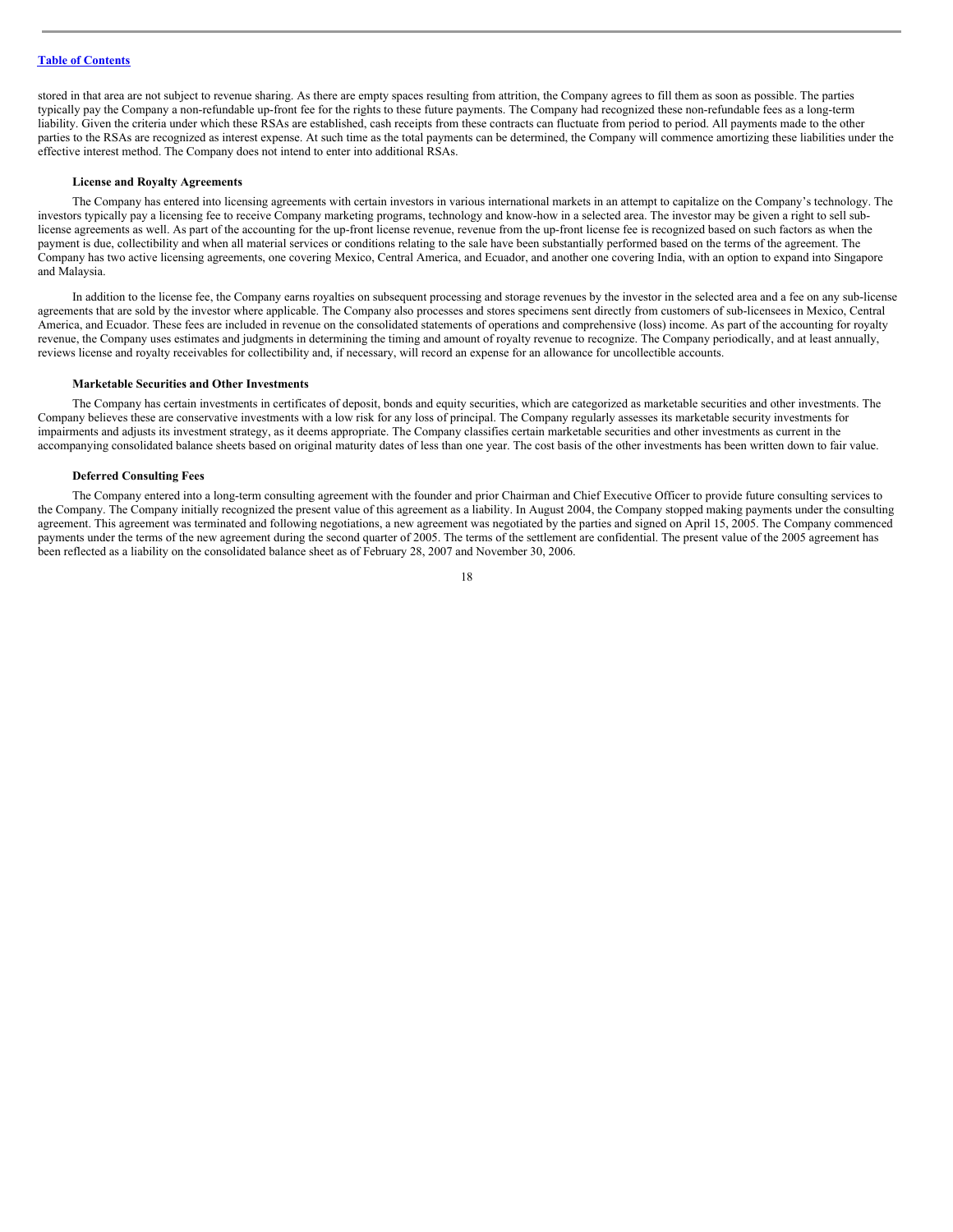#### **Litigation**

The Company is periodically involved in litigation and regulatory proceedings incidental to the conduct of our business and the Company expects that it will be involved in such litigation and regulatory proceedings from time to time. The Company regularly reviews any such litigation and regulatory proceedings for possible adverse outcomes, and provides estimates for the possible liability to the Company from such adverse outcomes, as it considers appropriate.

#### **Product Guarantee and Cryo-Cell CaresTM Program**

In December 2005, the Company began providing its customers enrolled under the new pricing structure with a payment guarantee under which the Company agrees to pay \$50,000 to its client if the U-Cord® product retrieved is used for a stem cell transplant for the donor or an immediate family member and fails to engraft, subject to various restrictions. Additionally, under the Cryo-Cell CaresTM program the Company will pay \$10,000 to the client to offset personal expenses if the U-Cord® product is used for bone marrow reconstitution in a myeloblative transplant procedure. The Company has not experienced any claims under the guarantee program nor has it incurred costs related to these guarantees. The Company does not maintain insurance for this guarantee program and therefore maintains reserves to cover our estimated potential liabilities. The Company accounts for the guarantee as an obligation and recognizes the obligation in accordance with SFAS No. 5, Accounting for Contingencies. The Company's reserve balance is based on the \$50,000 maximum payment and the \$10,000 maximum expense reimbursement multiplied by formulas to determine the projected number of units requiring a payout. The Company determined the estimated expected usage and engraftment failure rates based on an analysis of the historical usage and failure rates and the historical usage and failure rates in other private and public cord blood banks based on published data. The Company's estimates of expected usage and engraftment failure could change as a result of changes in actual usage rates or failure rates and such changes would require an adjustment to the established reserves. The historical usage and failure rates have been very low and a small increase in the number of transplants or engraftment failures could cause a significant increase in the estimated rates used in determining our reserve. In addition, the reserve will increase as additional U-Cord ® specimens are stored which are subject to the guarantee.

#### **Forward Looking Statements**

This Form 10-Q, press releases and certain information provided periodically in writing or orally by the Company's officers or its agents may contain statements which constitute "forward-looking statements" within the meaning of Section 27A of the Securities Act of 1933, as amended and Section 21E of the Securities Exchange Act of 1934. The terms "Cryo-Cell International, Inc.," "Cryo-Cell" "Company," "we," "our" and "us" refer to Cryo-Cell International, Inc. The words "expect," "believe," "goal," "plan," "intend," "estimate" and similar expressions and variations thereof, if used, are intended to specifically identify forward-looking statements. Those statements appear in a number of places in this Form 10-Q and in other places, particularly, "Management's Discussion and Analysis of Financial Condition and Results of Operations," and include statements regarding the intent, belief or current expectations of the Company, its directors or its officers with respect to, among other things:

- (i) our future performance and operating results;
- (ii) our future operating plans;
- (iii) our liquidity and capital resources; and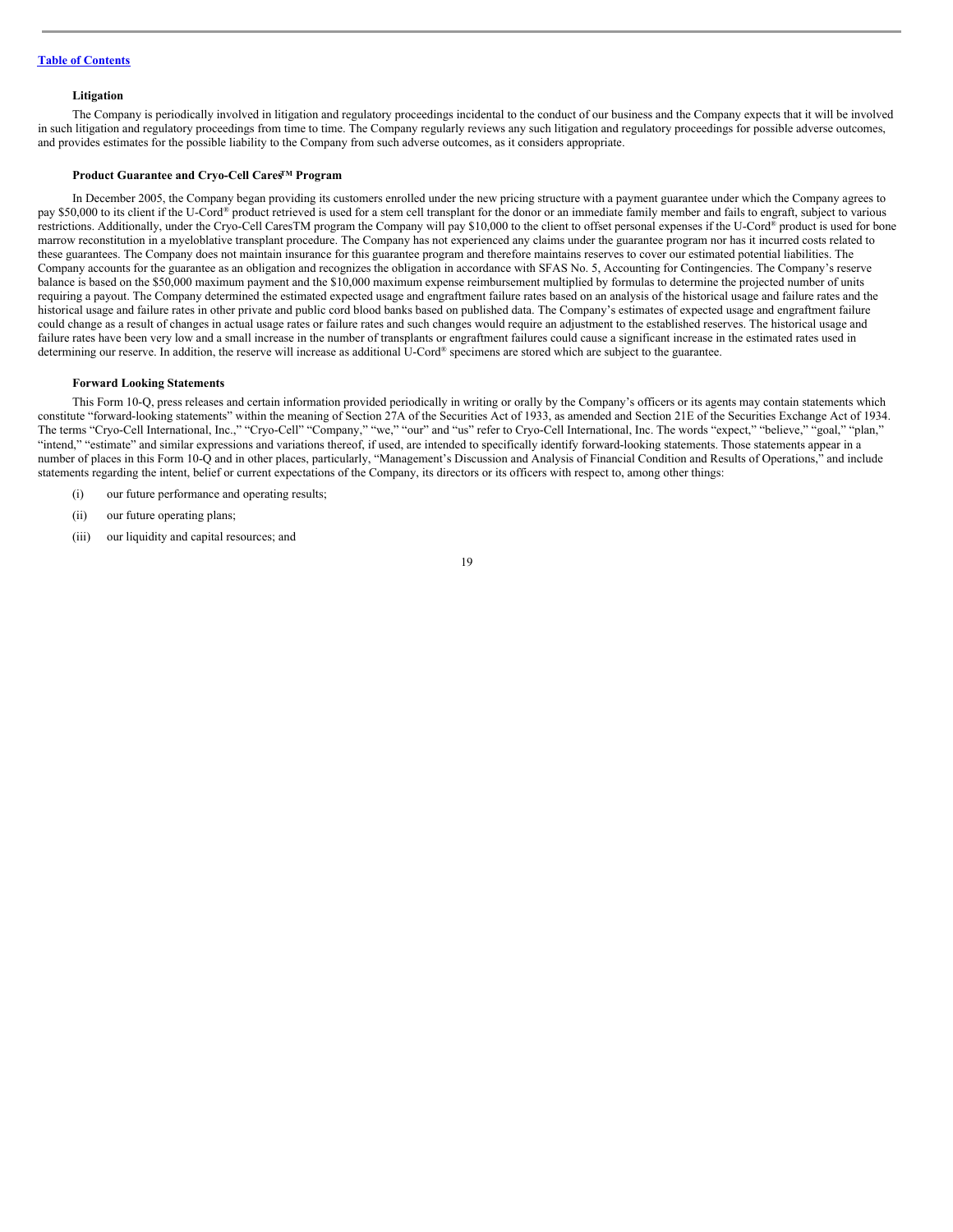(iv) our legal proceedings;

Investors and prospective investors are cautioned that any such forward-looking statements are not guarantees of future performance and involve risks and uncertainties, and that actual results may differ materially from those projected in the forward-looking statements as a result of various factors. The factors that might cause such differences include, among others, the following:

- (i) any adverse effect or limitations caused by recent increases in government regulation of stem cell storage facilities;
- (ii) any increased competition in our business;
- (iii) any decrease or slowdown in the number of people seeking to store umbilical cord blood stem cells or decrease in the number of people paying annual storage fees;
- (iv) the indefinite delay in the commercial launch of the processing and storage of Plureon ® (placental) stem cells due to technological commercial considerations;
- (v) the failure of the offering of stem cell processing and storage services for new types of stem cells, services that have not previously been offered commercially, to gain market acceptance;
- (vi) any adverse impacts on revenue or operating margins due to the costs associated with increased growth in our business, including the possibility of unanticipated costs relating to the operation of our new facility and costs relating to the commercial launch of the placental stem cell service offering or any other new types of stem cells;
- (vii) any unique risks posed by our international activities, including but not limited to local business laws or practices that diminish our affiliates' ability to effectively compete in their local markets;
- (viii) any technological or medical breakthroughs that would render the Company's business of stem cell preservation obsolete;
- (ix) any material failure or malfunction in our storage facilities; or any natural disaster or act of terrorism that adversely affects stored specimens;
- (x) any adverse results to our prospects, financial condition or reputation arising from any material failure or compromise of our information systems;
- (xi) the costs associated with defending or prosecuting litigation matters, particularly including litigation related to intellectual property, and any material adverse result from such matters;
- (xii) any negative consequences resulting from deriving, shipping and storing specimens at a second location; and
- (xiii) any negative effect from the filed class action shareholder lawsuits.

We undertake no obligation to publicly update or revise the forward-looking statements made in this Form 10-Q to reflect events or circumstances after the date of this Form 10-Q or to reflect the occurrence of unanticipated events.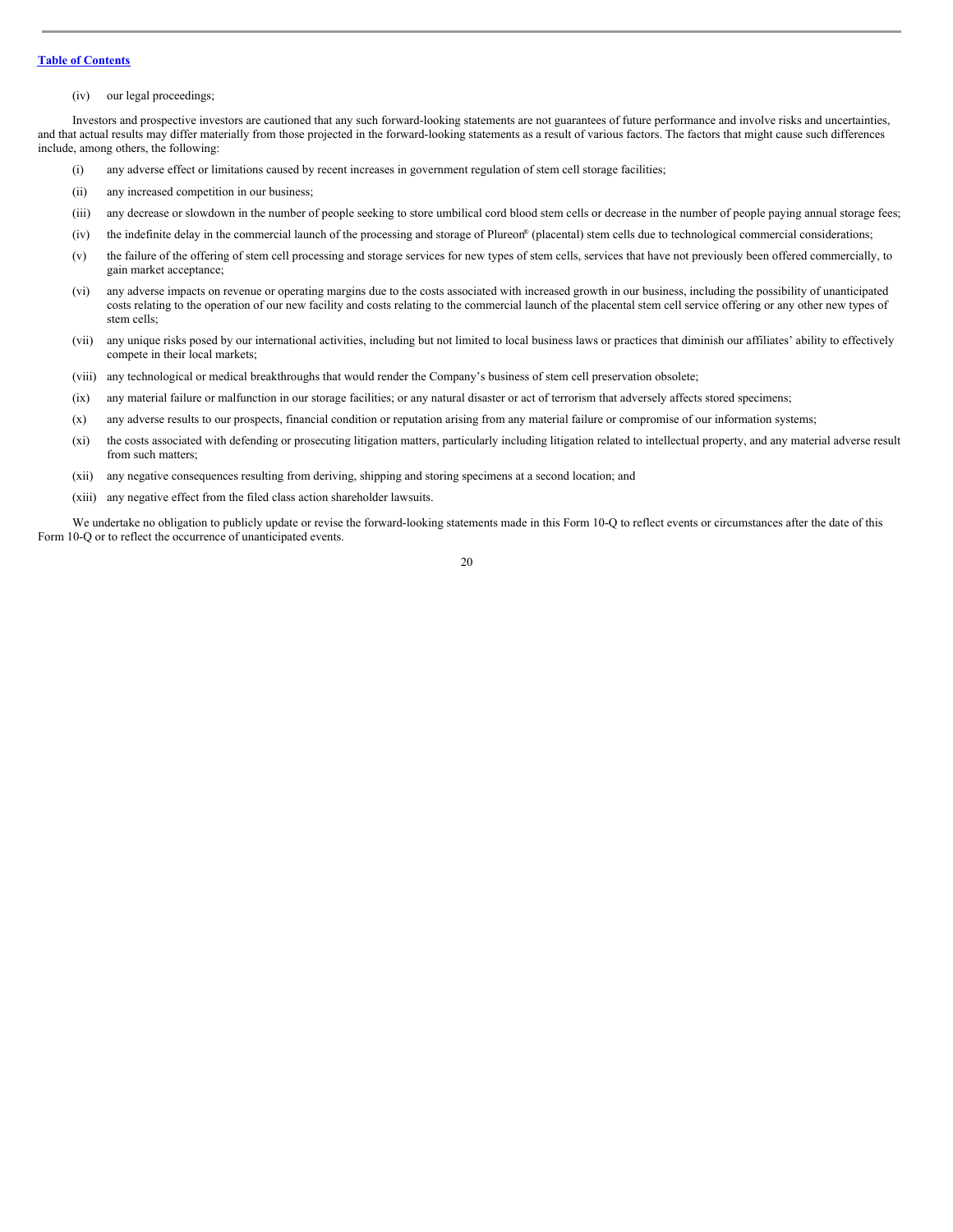Readers are cautioned not to place undue reliance on these forward-looking statements, which reflect management's analysis only as of the date hereof. Cryo-Cell International, Inc. undertakes no obligation to publicly revise these forward-looking statements to reflect events or circumstances that arise after the date hereof. Readers should carefully review the risk factors described in other documents the Company files from time to time with the Securities and Exchange Commission, including the Annual Report on Form 10-KSB filed by the Company and any Current Reports on Form 8-K filed by the Company.

## <span id="page-20-0"></span>**Item 3. Quantitative and Qualitative Disclosures About Market Risk.**

## **Foreign Exchange Risk**

The Company is not exposed to material fluctuations in currency exchange rates because the payments from the Company's international affiliates are received in U.S. dollars.

## **Interest Rate Risk**

The Company invests its cash in a variety of financial instruments, principally securities issued by the U.S government and its agencies, investment grade corporate and money market instruments. These investments are denominated in U.S. dollars. These bonds are subject to interest rate risk, and could decline in value if interest rates fluctuate. Due to the conservative nature of these instruments, the Company does not believe that there is a material exposure to interest rate risk.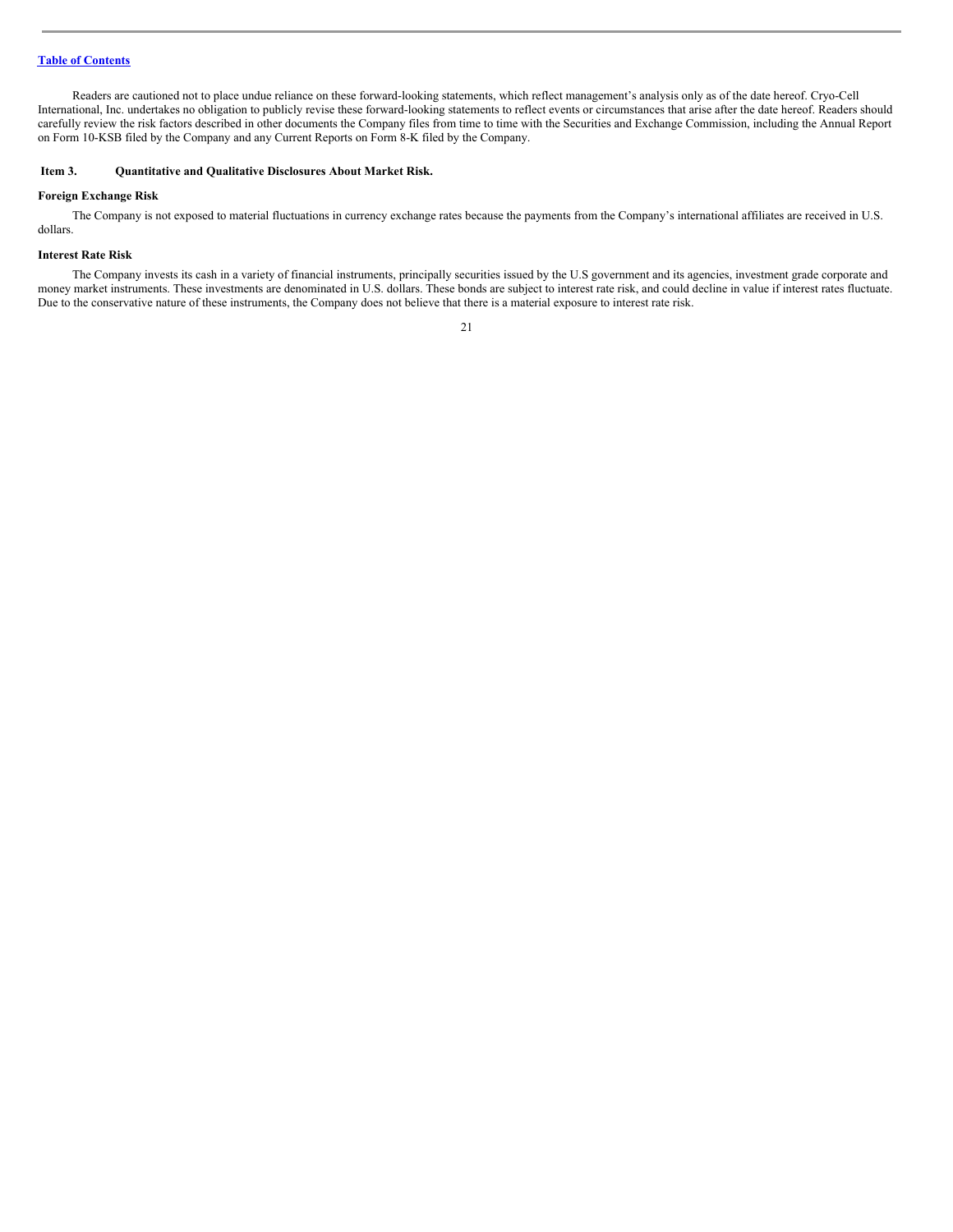#### <span id="page-21-0"></span>**Item 4. Controls and Procedures**

#### **Evaluation of Disclosure Controls and Procedures**

Based on their most recent review, as of the end of the period covered by this report, the Company's principal executive officer and principal financial officer have concluded that the Company's disclosure controls and procedures are effective to ensure that information required to be disclosed by the Company in the reports that it files or submits under the Securities Exchange Act of 1934, as amended, is accumulated and communicated to the Company's management, including its principal executive officer and principal financial officer, as appropriate to allow timely decisions regarding required disclosure and are effective to ensure that such information is recorded, processed, summarized and reported within the time periods specified in the SEC's rules and forms. There were no significant changes in the Company's internal controls or in other factors that could significantly affect those controls subsequent to the date of their evaluation.

#### **Limitations on the Effectiveness of Controls**

Our management, including our CEO and CFO, does not expect that our Disclosure Controls and internal controls will prevent all error and all fraud. A control system, no matter how well conceived and operated, can provide only reasonable, not absolute, assurance that the objectives of the control system are met. Further, the design of a control system must reflect the fact that there are resource constraints, and the benefits of controls must be considered relative to their costs. Because of the inherent limitations in all control systems, no evaluation of controls can provide absolute assurance that all control issues and instances of fraud, if any, within the company have been detected. These inherent limitations include the realities that judgments in decision-making can be faulty, and that breakdowns can occur because of simple error or mistake. Additionally, controls can be circumvented by the individual acts of some persons, by collusion of two or more people, or by management or board override of the control.

The design of any system of controls also is based in part upon certain assumptions about the likelihood of future events, and there can be no assurance that any design will succeed in achieving its stated goals under all potential future conditions; over time, control may become inadequate because of changes in conditions, or the degree of compliance with the policies or procedures may deteriorate. Because of the inherent limitations in a cost-effective control system, misstatements due to error or fraud may occur and not be detected.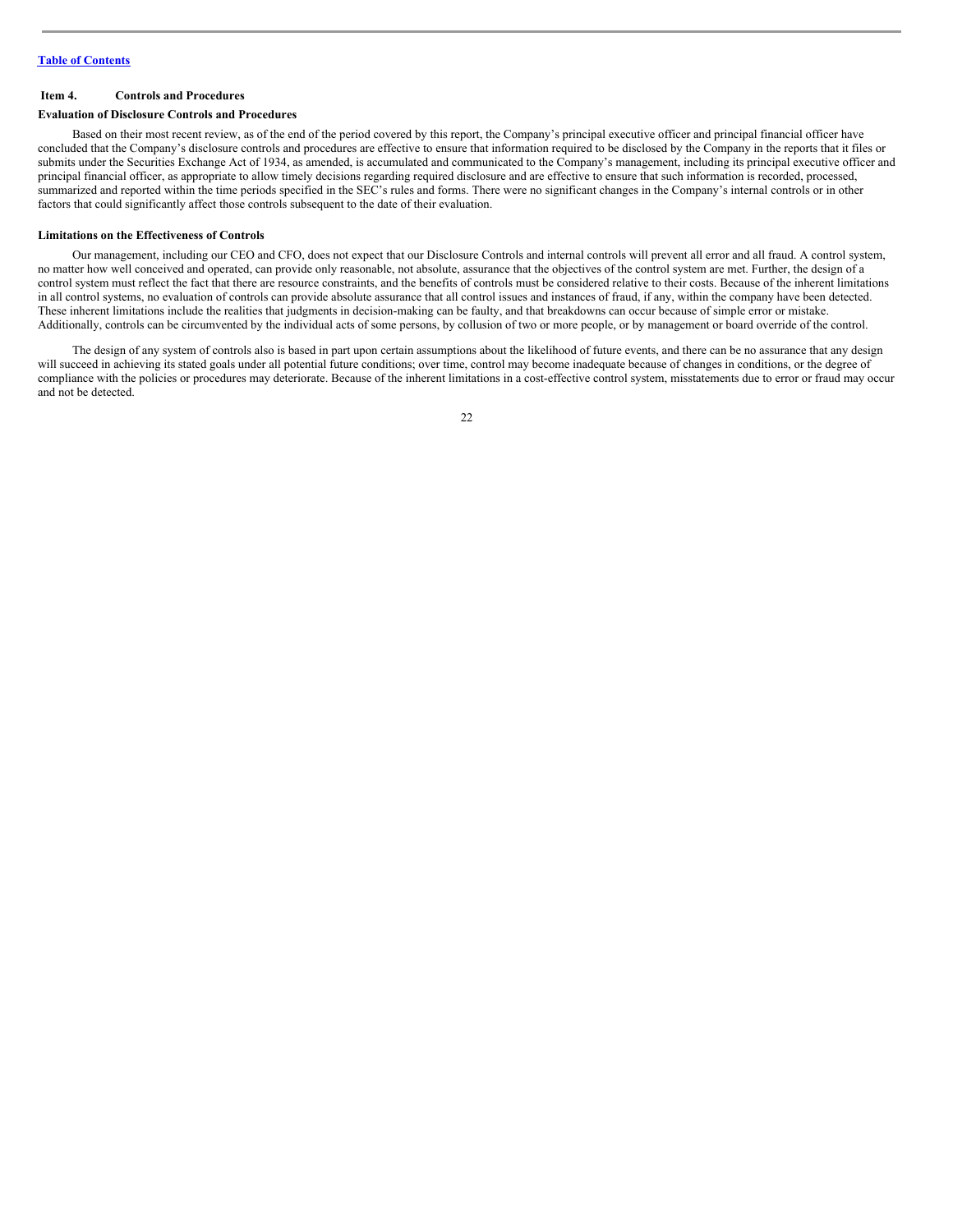## **PART II—OTHER INFORMATION**

## <span id="page-22-0"></span>**ITEM 1. LEGAL PROCEEDINGS**

Incorporated by reference to Part I. Financial Statements-Notes to Condensed Consolidated Financial Statements – Note 3.

## <span id="page-22-1"></span>**ITEM 1A. RISK FACTORS**

In addition to the other information set forth in this report, you should carefully consider the factors discussed under the caption "Risk Factors That May Affect Our Business" in Item 6 of our Annual Report on Form 10-KSB for the year ended November 30, 2006, which could materially affect our business, financial condition or future results. In addition, you should consider the following risk factor, which replaces the risk factor in Form 10-KSB captioned "Our placental stem cell storage services have not yet been offered, and there is no assurance that these services will be launched or will gain market acceptance":

#### The commercial launch of our fetal placental stem cell storage services has been delayed indefinitely, and there is no assurance that other stem cell services will **be launched or will gain market acceptance.**

In April 2007, we announced that the commercial launch of the fetal placental stem cell service in association with Plureon Corporation would be postponed indefinitely due to technological commercialization considerations. The Company continues to work on the Company's intellectual property unrelated to Plureon, to explore new technologies related to other types of stem cells that could potentially lead to new products or services. However, further development is necessary before we can announce commercialization plans. There can be no assurance that such development will be successful or that such commercial services will ever be launched. Such new service offerings would be new and untested, and there is no assurance that, if launched, they would gain market acceptance. Unlike umbilical cord blood stem cells, any new stem cells have not yet been used in human therapies. Market acceptance of such new services will depend upon the willingness of prospective parents to pay for the processing and storage of such cells based upon the possibility that such treatments will be discovered in the future. Further, if there are setbacks in medical and scientific research relating to treatment applications for new types of cells, this may adversely affect our future sales, if any, of these services.

## <span id="page-22-2"></span>**ITEM 2. UNREGISTERED SALES OF EQUITY SECURITIES AND USE OF PROCEEDS**

None.

## <span id="page-22-3"></span>**ITEM 3. DEFAULTS UPON SENIOR SECURITIES**

None.

## <span id="page-22-4"></span>**ITEM 4. SUBMISSION OF MATTERS TO A VOTE OF SECURITY HOLDERS**

None.

## <span id="page-22-5"></span>**ITEM 5. OTHER INFORMATION**

None.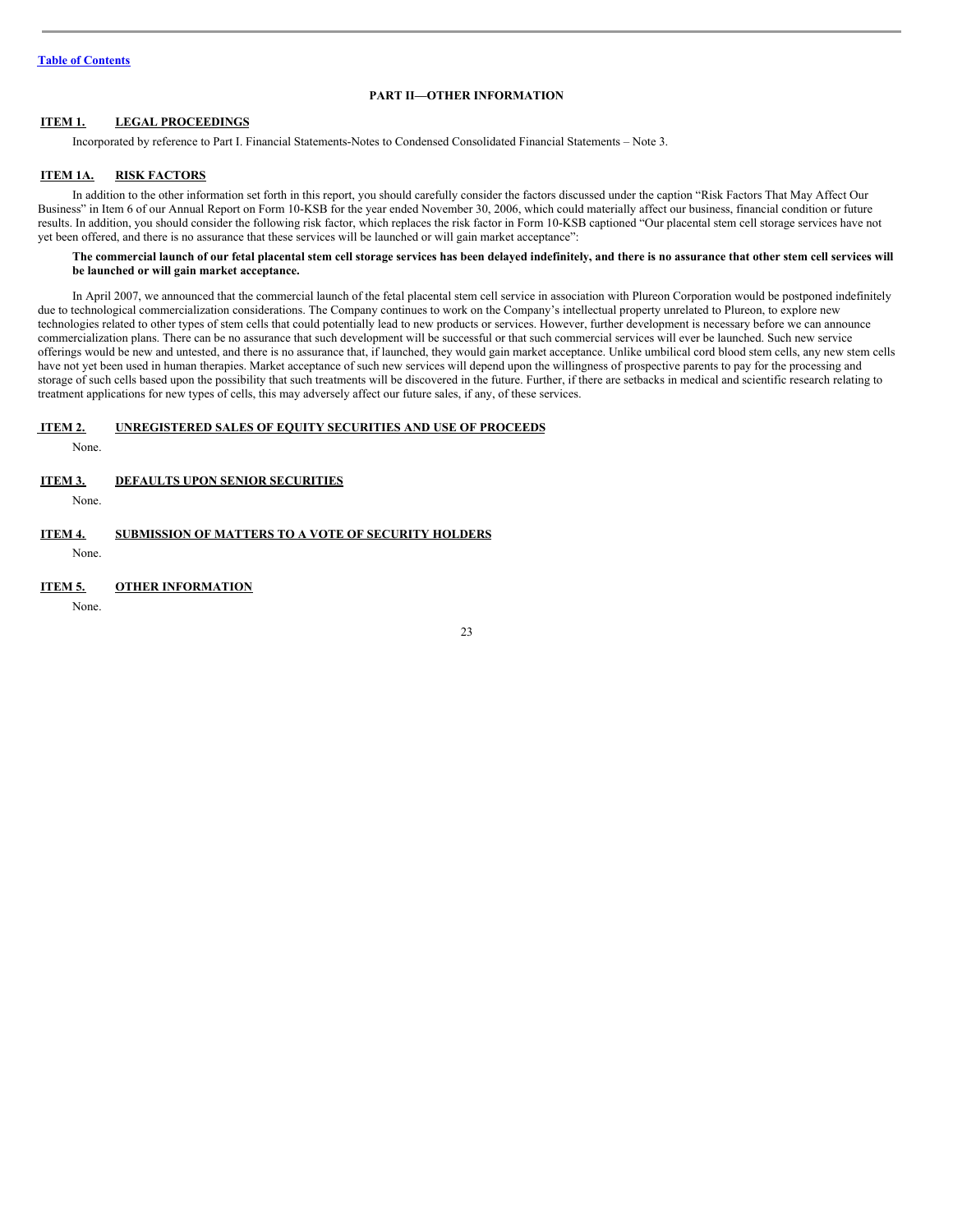## <span id="page-23-0"></span>**ITEM 6. EXHIBITS**

- (a) Exhibits
	- 31.1 Certification of CEO Pursuant to Section 302 of the Sarbanes-Oxley Act of 2002.
	- 31.2 Certification of CFO Pursuant to Section 302 of the Sarbanes-Oxley Act of 2002.
	- 32 Certification Pursuant to 18 U.S.C. Section 1350, as Adopted Pursuant to Section 906 of the Sarbanes-Oxley Act of 2002.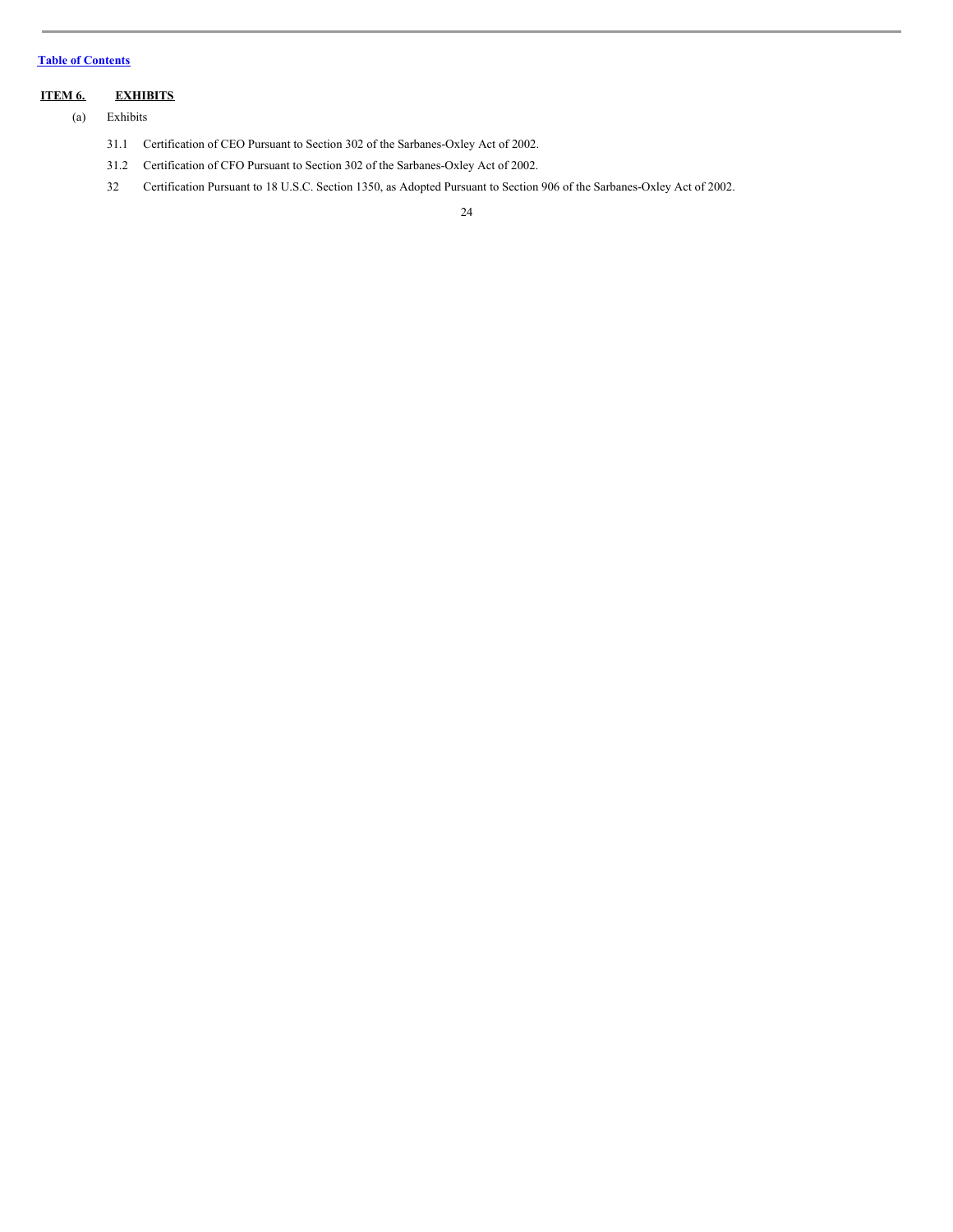## <span id="page-24-0"></span>**SIGNATURES**

Pursuant to the requirements of the Securities Exchange Act of 1934, the Registrant has duly caused this report to be signed on its behalf by the undersigned thereunto duly authorized.

CRYO-CELL INTERNATIONAL, INC.

/s/ MERCEDES WALTON

Mercedes Walton Chief Executive Officer

CRYO-CELL International, Inc.

/s/ JILL TAYMANS

Jill M. Taymans Vice President, Finance

Date: April 16, 2007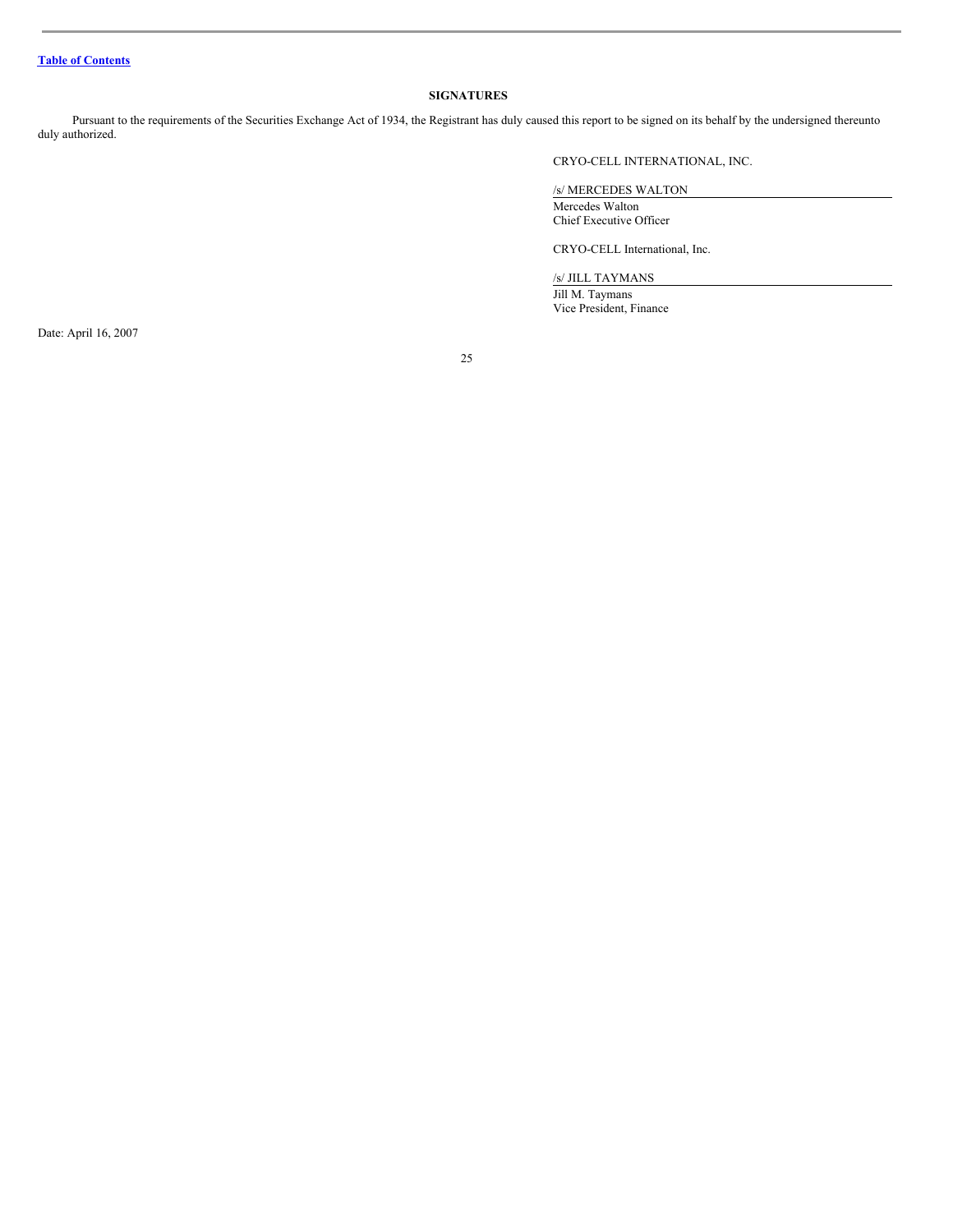## CERTIFICATION OF CHIEF EXECUTIVE OFFICER

I, Mercedes Walton, certify that:

- 1. I have reviewed this quarterly report on Form 10-Q of Cryo-Cell International, Inc. (the "Registrant");
- 2. Based on my knowledge, this report does not contain any untrue statement of a material fact or omit to state a material fact necessary to make the statements made, in light of the circumstances under which such statements were made, not misleading with respect to the period covered by this report;
- 3. Based on my knowledge, the financial statements, and other financial information included in this report, fairly present in all material respects the financial condition, results of operations and cash flows of the registrant as of, and for, the periods presented in this report;
- 4. The Registrant's other certifying officer(s) and I are responsible for establishing and maintaining disclosure controls and procedures (as defined in Exchange Act Rules 13a-15(e) and 15d-15(e)) for the Registrant and have:

(a) Designed such disclosure controls and procedures, or caused such disclosure controls and procedures to be designed under our supervision, to ensure that material information relating to the Registrant, including its consolidated subsidiaries, is made known to us by others within those entities, particularly during the period in which this quarterly report is being prepared;

(b) Evaluated the effectiveness of the Registrant's disclosure controls and procedures and presented in this report our conclusions about the effectiveness of the disclosure controls and procedures, as of the end of the period covered by this report based on such evaluation; and

(c) disclosed in this report any change in the Registrant's internal control over financial reporting that occurred during the Registrant's most recent fiscal quarter that has materially affected, or is reasonably likely to materially affect, the Registrant's internal control over financial reporting;

5. The Registrant's other certifying officer(s) and I have disclosed, based on our most recent evaluation of internal control over financial reporting, to the Registrant's auditors and the audit committee of the Registrant's board of directors (or persons performing the equivalent functions):

(a) All significant deficiencies and material weaknesses in the design or operation of internal control over financial reporting which are reasonably likely to adversely affect the Registrant's ability to record, process, summarize and report financial information; and

(b) Any fraud, whether or not material, that involves management or other employees who have a significant role in the Registrant's internal control over financial reporting.

Dated: April 16, 2007 /s/ Mercedes Walton

Mercedes Walton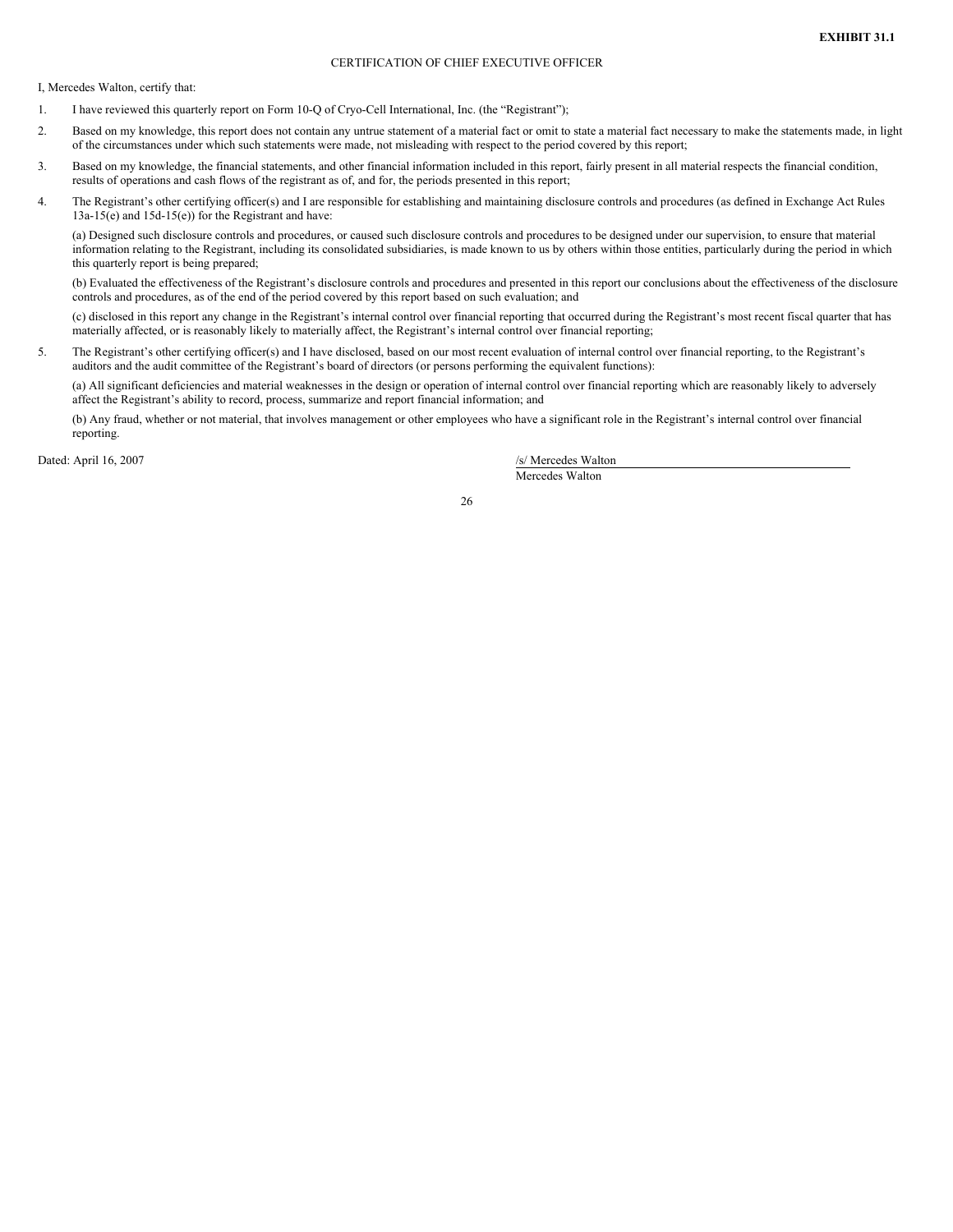## CERTIFICATION OF CHIEF FINANCIAL OFFICER

I, Jill M. Taymans, certify that:

- 1. I have reviewed this quarterly report on Form 10-Q of Cryo-Cell International, Inc. (the "Registrant");
- 2. Based on my knowledge, this report does not contain any untrue statement of a material fact or omit to state a material fact necessary to make the statements made, in light of the circumstances under which such statements were made, not misleading with respect to the period covered by this report;
- 3. Based on my knowledge, the financial statements, and other financial information included in this report, fairly present in all material respects the financial condition, results of operations and cash flows of the registrant as of, and for, the periods presented in this report;
- 4. The Registrant's other certifying officer(s) and I are responsible for establishing and maintaining disclosure controls and procedures (as defined in Exchange Act Rules 13a-15(e) and 15d-15(e)) for the Registrant and have:

(a) Designed such disclosure controls and procedures, or caused such disclosure controls and procedures to be designed under our supervision, to ensure that material information relating to the Registrant, including its consolidated subsidiaries, is made known to us by others within those entities, particularly during the period in which this quarterly report is being prepared;

(b) Evaluated the effectiveness of the Registrant's disclosure controls and procedures and presented in this report our conclusions about the effectiveness of the disclosure controls and procedures, as of the end of the period covered by this report based on such evaluation; and

(c) disclosed in this report any change in the Registrant's internal control over financial reporting that occurred during the Registrant's most recent fiscal quarter that has materially affected, or is reasonably likely to materially affect, the Registrant's internal control over financial reporting;

5. The Registrant's other certifying officer(s) and I have disclosed, based on our most recent evaluation of internal control over financial reporting, to the Registrant's auditors and the audit committee of the Registrant's board of directors (or persons performing the equivalent functions):

(a) All significant deficiencies and material weaknesses in the design or operation of internal control over financial reporting which are reasonably likely to adversely affect the Registrant's ability to record, process, summarize and report financial information; and

(b) Any fraud, whether or not material, that involves management or other employees who have a significant role in the Registrant's internal control over financial reporting.

Dated: April 16, 2007 /s/ Jill M. Taymans

Jill M. Taymans